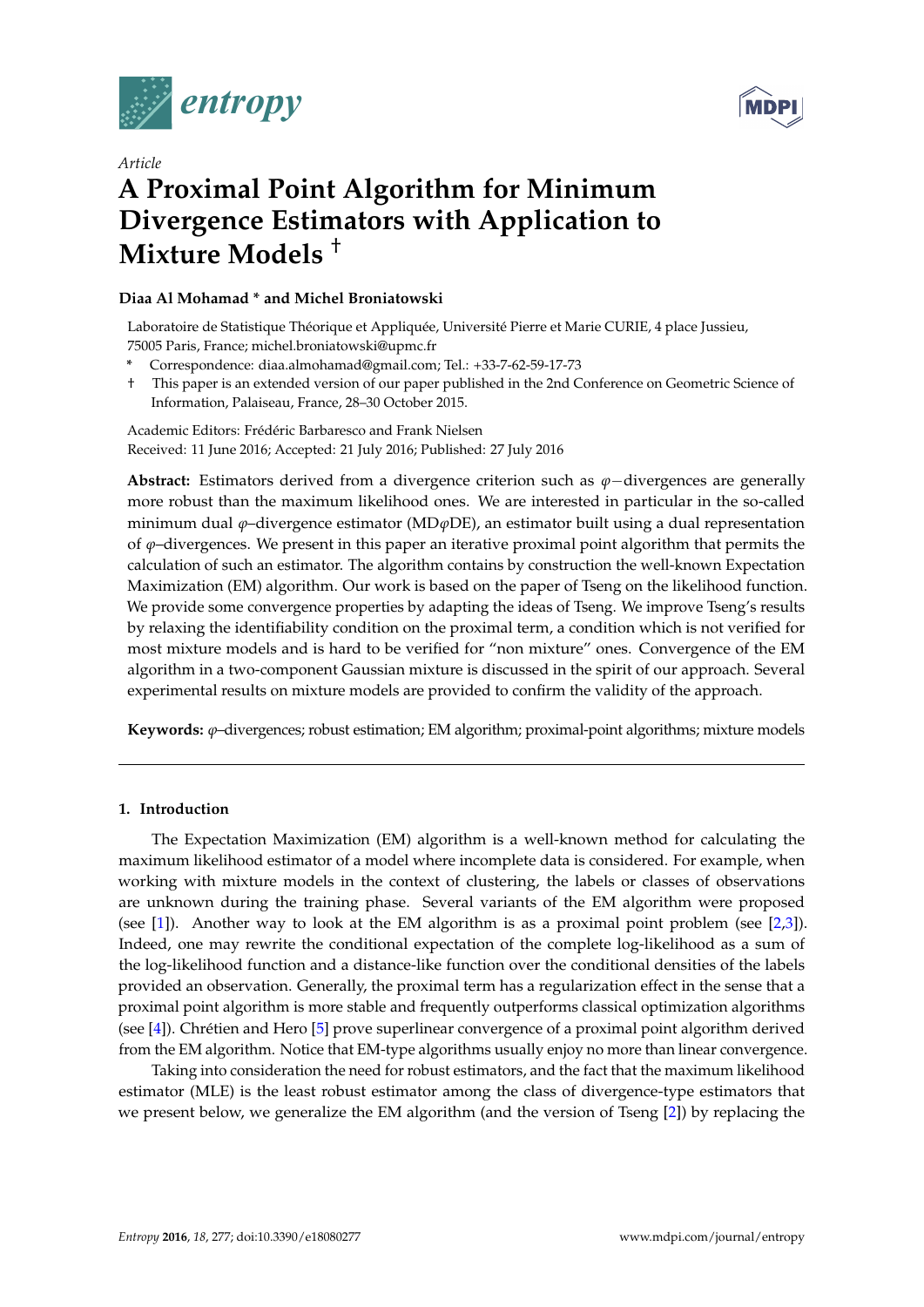log-likelihood function by an estimator of a *ϕ*−divergence between the *true distribution* of the data and the model. A  $\varphi$ –divergence in the sense of Csiszár [\[6\]](#page-17-1) is defined in the same way as [\[7\]](#page-17-2) by:

$$
D_{\varphi}(Q, P) = \int \varphi\left(\frac{dQ}{dP}(y)\right) dP(y),
$$

where  $\varphi$  is a nonnegative strictly convex function. Examples of such divergences are: the Kullback–Leibler (KL) divergence , the modified KL divergence, the Hellinger distanceamong others. All these well-known divergences belong to the class of Cressie-Read functions [\[8\]](#page-17-3) defined by

<span id="page-1-3"></span>
$$
\varphi_{\gamma}(x) = \frac{x^{\gamma} - \gamma x + \gamma - 1}{\gamma(\gamma - 1)} \text{ for } \gamma \in \mathbb{R} \setminus \{0, 1\}. \tag{1}
$$

for  $\gamma = \frac{1}{2}$ , 0, 1 respectively. For  $\gamma \in \{0,1\}$ , the limit is calculated, and we denote  $\varphi_0(x) = -\log x + x - 1$ for the case of the modified KL and  $\varphi_1(x) = x \log x - x + 1$  for the KL.

Since the *ϕ*−divergence calculus uses the unknown true distribution, we need to estimate it. We consider the dual estimator of the divergence introduced independently by [\[9](#page-17-4)[,10\]](#page-17-5). The use of this estimator is motivated by many reasons. Its minimum coincides with the MLE for  $\varphi(t) = -\log(t) + t - 1$ . In addition, it has the same form for discrete and continuous models, and does not consider any partitioning or smoothing.

Let  $(P_{\phi})_{\phi \in \Phi}$  be a parametric model with  $\Phi \subset \mathbb{R}^d$ , and denote  $\phi^T$  as the *true* set of parameters. Let *dy* be the Lebesgue measure defined on R. Suppose that  $\forall \phi \in \Phi$ , the probability measure  $P_{\phi}$  is absolutely continuous with respect to  $dy$  and denote  $p_{\phi}$  the corresponding probability density. The dual estimator of the  $\varphi$ −divergence given an *n*−sample  $y_1$ , · · · ,  $y_n$  is given by:

<span id="page-1-1"></span>
$$
\hat{D}_{\varphi}(p_{\phi}, p_{\phi_T}) = \sup_{\alpha \in \Phi} \int \varphi' \left(\frac{p_{\phi}}{p_{\alpha}}\right)(x) p_{\phi}(x) dx - \frac{1}{n} \sum_{i=1}^{n} \varphi^* \left(\frac{p_{\phi}}{p_{\alpha}}\right)(y_i), \tag{2}
$$

with  $\varphi^{\#}(t) = t\varphi'(t) - \varphi(t)$ . Al Mohamad [\[11\]](#page-17-6) argues that this formula works well under the model; however, when we are not, this quantity largely underestimates the divergence between the true distribution and the model, and proposes the following modification:

<span id="page-1-2"></span>
$$
\tilde{D}_{\varphi}(p_{\varphi}, p_{\varphi_T}) = \int \varphi' \left(\frac{p_{\varphi}}{K_{n,w}}\right)(x) p_{\varphi}(x) dx - \frac{1}{n} \sum_{i=1}^n \varphi^* \left(\frac{p_{\varphi}}{K_{n,w}}\right)(y_i), \tag{3}
$$

where  $K_{n,w}$  is the Rosenblatt–Parzen kernel estimate with window parameter *w*. Whether it is  $\hat{D}_{\varphi}$ , or *D*˜ *<sup>ϕ</sup>*, the minimum dual *ϕ*−divergence estimator (MD*ϕ*DE) is defined as the argument of the infimum of the dual approximation:

<span id="page-1-0"></span>
$$
\hat{\phi}_n = \underset{\phi \in \Phi}{\arg \inf} \hat{D}_{\phi}(p_{\phi}, p_{\phi_T}), \tag{4}
$$

$$
\tilde{\phi}_n = \underset{\phi \in \Phi}{\arg \inf} \tilde{D}_{\phi}(p_{\phi}, p_{\phi_T}). \tag{5}
$$

Asymptotic properties and consistency of these two estimators can be found in [\[7](#page-17-2)[,11\]](#page-17-6). Robustness properties were also studied using the influence function approach in [\[11](#page-17-6)[,12\]](#page-17-7). The kernel-based MD*ϕ*DE [\(5\)](#page-1-0) seems to be a *better* estimator than the classical MD*ϕ*DE [\(4\)](#page-1-0) in the sense that the former is robust whereas the later is generally not. Under the model, the estimator given by [\(4\)](#page-1-0) is, however, more efficient, especially when the true density of the data is unbounded. More investigation is needed in the context of unbounded densities, since we may use asymmetric kernels in order to improve the efficiency of the kernel-based MD*ϕ*DE, see [\[11\]](#page-17-6) for more details.

In this paper, we propose calculation of the MD*ϕ*DE using an iterative procedure based on the work of Tseng [\[2\]](#page-16-1) on the log-likelihood function. This procedure has the form of a proximal point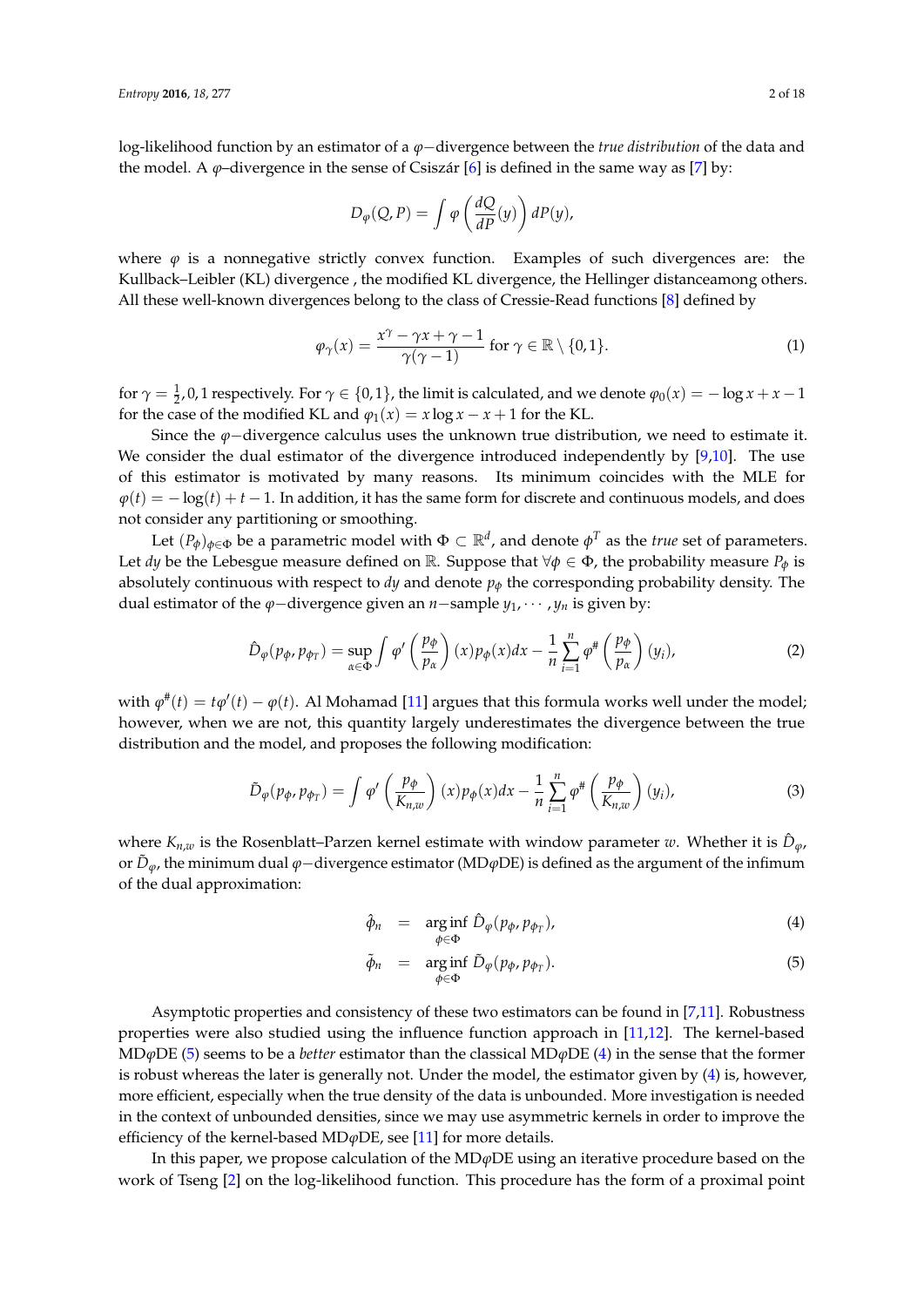algorithm, and extends the EM algorithm. Our convergence proof demands some regularity (continuity and differentiability) of the estimated divergence with respect to the parameter vector *φ*) which is not simply checked using [\(2\)](#page-1-1). Recent results in the book of Rockafellar and Wets [\[13\]](#page-17-8) provide sufficient conditions to prove continuity and differentiability of supremal functions of the form of [\(2\)](#page-1-1) with respect to *φ*. Differentiability with respect to *φ* still remains a very hard task; therefore, our results cover cases when the objective function is not differentiable.

The paper is organized as follows: in Section [2,](#page-2-0) we present the general context. We also present the derivation of our algorithm from the EM algorithm and passing by Tseng's generalization. In Section [3,](#page-4-0) we present some convergence properties. We discuss in Section [4](#page-9-0) a variant of the algorithm with a theoretical global infimum, and an example of the two-Gaussian mixture model and a convergence proof of the EM algorithm in the spirit of our approach. Finally, Section [5](#page-13-0) contains simulations confirming our claim about the efficiency and the robustness of our approach in comparison with the MLE. The algorithm is also applied to the so-called minimum density power divergence (MDPD) introduced by [\[14\]](#page-17-9).

# <span id="page-2-0"></span>**2. A Description of the Algorithm**

#### *2.1. General Context and Notations*

Let  $(X, Y)$  be a couple of random variables with joint probability density function  $f(x, y | \phi)$ parametrized by a vector of parameters  $\phi \in \Phi \subset \mathbb{R}^d$ . Let  $(X_1, Y_1), \cdots$  ,  $(X_n, Y_n)$  be *n* copies of  $(X, Y)$ independently and identically distributed. Finally, let  $(x_1, y_1), \cdots, (x_n, y_n)$  be *n* realizations of the *n* copies of  $(X, Y)$ . The  $x_i$ <sup>s</sup> are the unobserved data (labels) and the  $y_i$ <sup>s</sup> are the observations. The vector of parameters  $\phi$  is unknown and needs to be estimated. The observed data  $y_i$  are supposed to be real numbers, and the labels  $x_i$  belong to a space  $\mathcal X$  not necessarily finite unless mentioned otherwise. The marginal density of the observed data is given by  $p_{\phi}(y) = \int f(x, y | \phi) dx$ , where *dx* is a measure defined on the label space (for example, the counting measure if we work with mixture models).

For a parametrized function  $f$  with a parameter  $a$ , we write  $f(x|a)$ . We use the notation  $\phi^k$  for sequences with the index above. The derivatives of a real valued function  $\psi$  defined on  $\mathbb R$  are denoted *ψ',ψ'',* etc. We denote ∇*f* the gradient of a real function *f* defined on ℝ<sup>d</sup>. For a generic function of two (vectorial) arguments  $D(\phi|\theta)$ , then  $\nabla_1 D(\phi|\theta)$  denotes the gradient with respect to the first (vectorial) variable. Finally, for any set *A*, we use *int*(*A*) to denote the interior of *A*.

#### *2.2. EM Algorithm and Tseng's Generalization*

The EM algorithm estimates the unknown parameter vector by (see [\[15\]](#page-17-10)):

$$
\phi^{k+1} = \arg \max_{\Phi} \mathbb{E} \left[ \log(f(\mathbf{X}, \mathbf{Y} | \phi)) \Big| \mathbf{Y} = \mathbf{y}, \phi^k \right],
$$

where  $\mathbf{X} = (X_1, \dots, X_n)$ ,  $\mathbf{Y} = (Y_1, \dots, Y_n)$  and  $\mathbf{y} = (y_1, \dots, y_n)$ . By independence between the couples  $(X_i, Y_i)'$ s, the previous iteration may be written as:

$$
\phi^{k+1} = \underset{\Phi}{\arg \max} \sum_{i=1}^{n} \mathbb{E} \left[ \log(f(X_i, Y_i | \phi)) \Big| Y_i = y_i, \phi^k \right]
$$

$$
= \underset{\Phi}{\arg \max} \sum_{i=1}^{n} \int_{\mathcal{X}} \log(f(x, y_i | \phi)) h_i(x | \phi^k) dx, \tag{6}
$$

where  $h_i(x|\phi^k) = \frac{f(x,y_i|\phi^k)}{p_k(y_i)}$  $p_{\phi^k}(y_i)$  is the conditional density of the labels (at step *k*) provided  $y_i$  which we suppose to be positive *dx*−almost everywhere. It is well-known that the EM iterations can be rewritten as a difference between the log-likelihood and a *Kullback–Liebler* distance-like function. Indeed,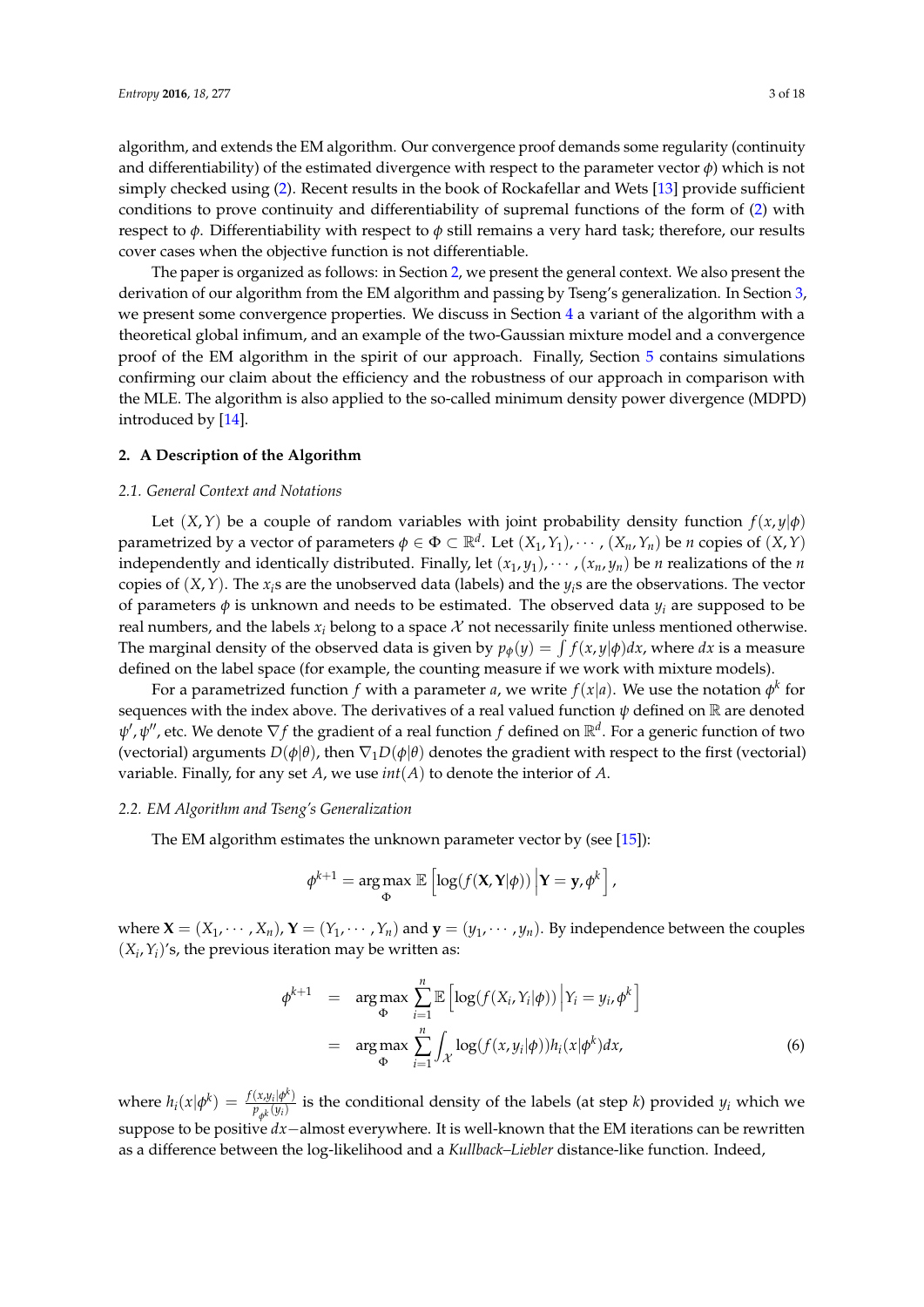$$
\phi^{k+1} = \underset{\Phi}{\arg \max} \sum_{i=1}^{n} \int_{\mathcal{X}} \log (h_i(x|\phi) \times p_{\phi}(y_i)) h_i(x|\phi^k) dx
$$
  
\n
$$
= \underset{\Phi}{\arg \max} \sum_{i=1}^{n} \int_{\mathcal{X}} \log (p_{\phi}(y_i)) h_i(x|\phi^k) dx + \sum_{i=1}^{n} \int_{\mathcal{X}} \log (h_i(x|\phi)) h_i(x|\phi^k) dx
$$
  
\n
$$
= \underset{\Phi}{\arg \max} \sum_{i=1}^{n} \log (p_{\phi}(y_i)) + \sum_{i=1}^{n} \int_{\mathcal{X}} \log \left( \frac{h_i(x|\phi)}{h_i(x|\phi^k)} \right) h_i(x|\phi^k) dx
$$
  
\n
$$
+ \sum_{i=1}^{n} \int_{\mathcal{X}} \log (h_i(x|\phi^k)) h_i(x|\phi^k) dx.
$$

The final line is justified by the fact that  $h_i(x|\phi)$  is a density, therefore it integrates to 1. The additional term does not depend on *φ* and, hence, can be omitted. We now have the following iterative procedure:

$$
\phi^{k+1} = \arg \max_{\Phi} \sum_{i=1}^n \log (p_{\phi}(y_i|\phi)) + \sum_{i=1}^n \int_{\mathcal{X}} \log \left( \frac{h_i(x|\phi)}{h_i(x|\phi^k)} \right) h_i(x|\phi^k) dx.
$$

The previous iteration has the form of a proximal point maximization of the log-likelihood, i.e., a perturbation of the log-likelihood by a distance-like function defined on the conditional densities of the labels. Tseng [\[2\]](#page-16-1) generalizes this iteration by allowing any nonnegative convex function *ψ* to replace the  $t \mapsto -\log(t)$  function. Tseng's recurrence is defined by:

<span id="page-3-1"></span>
$$
\phi^{k+1} = \underset{\phi}{\arg \sup} \ J(\phi) - D_{\psi}(\phi, \phi^k), \tag{7}
$$

where *J* is the log-likelihood function and  $D_{\psi}$  is given by:

<span id="page-3-0"></span>
$$
D_{\psi}(\phi, \phi^{k}) = \sum_{i=1}^{n} \int_{\mathcal{X}} \psi\left(\frac{h_{i}(x|\phi)}{h_{i}(x|\phi^{k})}\right) h_{i}(x|\phi^{k}) dx, \tag{8}
$$

for any real nonnegative convex function  $\psi$  such that  $\psi(1) = \psi'(1) = 0$ .  $D_{\psi}(\phi_1, \phi_2)$  is nonnegative, and  $D_{\psi}(\phi_1, \phi_2) = 0$  if and only if  $\forall i, h_i(x|\phi_1) = h_i(x|\phi_2) dx$  almost everywhere.

#### <span id="page-3-2"></span>*2.3. Generalization of Tseng's Algorithm*

We use the relationship between maximizing the log-likelihood and minimizing the Kullback–Liebler divergence to generalize the previous algorithm. We, therefore, replace the log-likelihood function by an estimate of a *ϕ*−divergence *D<sup>ϕ</sup>* between the true distribution and the model. We use the dual estimators of the divergence presented earlier in the introduction [\(2\)](#page-1-1) or [\(3\)](#page-1-2), which we denote in the same manner  $\hat{D}_{\varphi}$ , unless mentioned otherwise. Our new algorithm is defined by:

$$
\phi^{k+1} = \underset{\phi}{\arg\inf} \ \hat{D}_{\varphi}(p_{\phi}, p_{\phi_T}) + \frac{1}{n} D_{\psi}(\phi, \phi^k), \tag{9}
$$

where  $D_{\psi}(\phi, \phi^k)$  is defined by [\(8\)](#page-3-0). When  $\phi(t) = -\log(t) + t - 1$ , it is easy to see that we get recurrence [\(7\)](#page-3-1). Indeed, for the case of [\(2\)](#page-1-1) we have:

$$
\hat{D}_{\varphi}(p_{\varphi},p_{\varphi_T}) = \sup_{\alpha} \frac{1}{n} \sum_{i=1}^n \log(p_{\alpha}(y_i)) - \frac{1}{n} \sum_{i=1}^n \log(p_{\varphi}(y_i)).
$$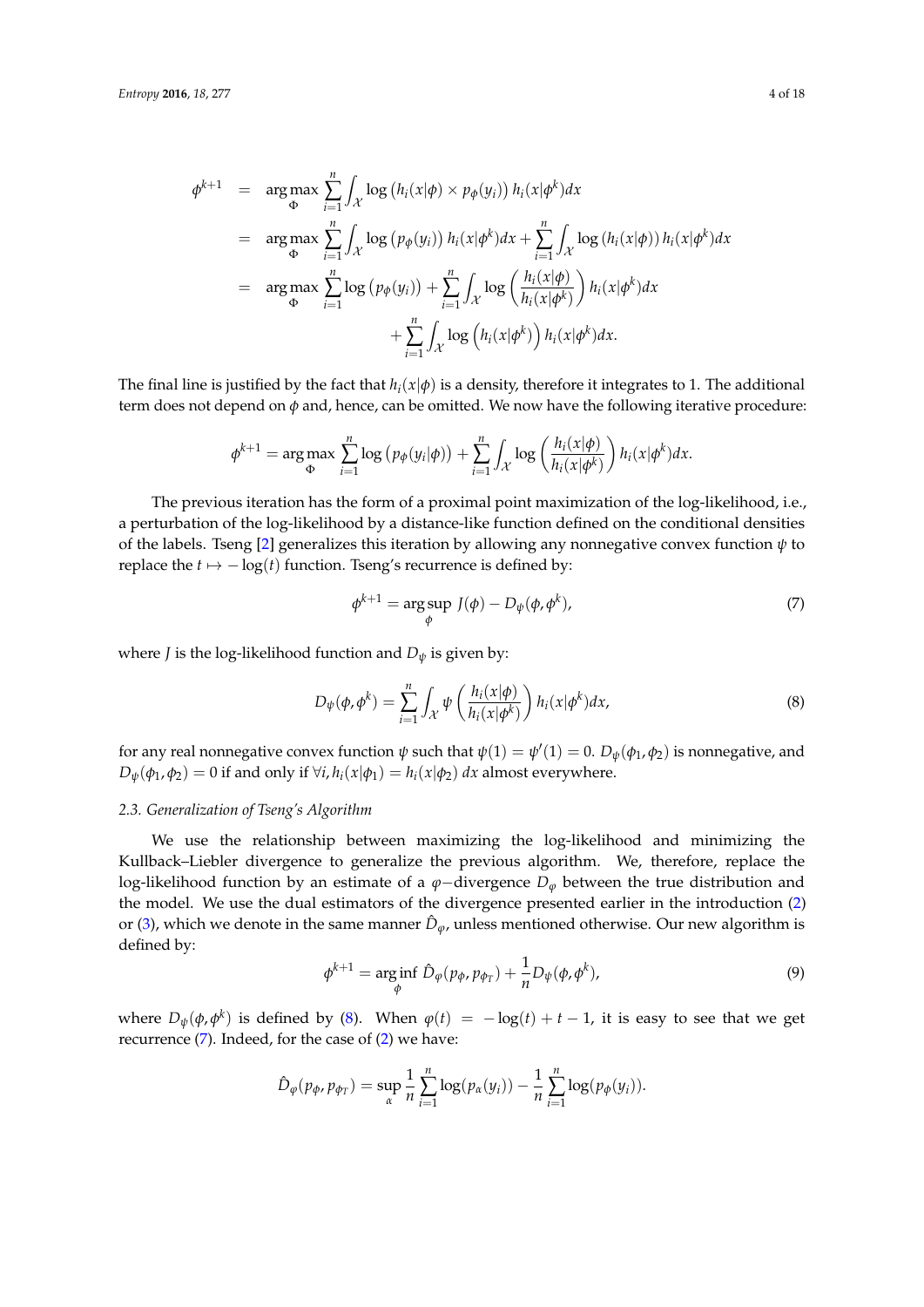Using the fact that the first term in  $\hat{D}_{\varphi}(p_{\phi}, p_{\phi_T})$  does not depend on  $\phi$ , so it does not count in the arg inf defining  $\phi^{k+1}$ , we easily get [\(7\)](#page-3-1). The same applies for the case of [\(3\)](#page-1-2). For notational simplicity, from now on, we redefine  $D_{\psi}$  with a normalization by *n*, i.e.,

<span id="page-4-2"></span>
$$
D_{\psi}(\phi, \phi^k) = \frac{1}{n} \sum_{i=1}^n \int_{\mathcal{X}} \psi\left(\frac{h_i(x|\phi)}{h_i(x|\phi^k)}\right) h_i(x|\phi^k) dx. \tag{10}
$$

Hence, our set of algorithms is redefined by:

<span id="page-4-1"></span>
$$
\phi^{k+1} = \underset{\phi}{\arg\inf} \ \hat{D}_{\varphi}(p_{\phi}, p_{\phi_T}) + D_{\psi}(\phi, \phi^k). \tag{11}
$$

We will see later that this iteration forces the divergence to decrease and that, under suitable conditions, it converges to a (local) minimum of  $\hat{D}_{\phi}(p_{\phi}, p_{\phi_T})$ . It results that algorithm [\(11\)](#page-4-1) being a way to calculate both the MD*ϕ*DE [\(4\)](#page-1-0) and the kernel-based MD*ϕ*DE [\(5\)](#page-1-0).

# <span id="page-4-0"></span>**3. Some Convergence Properties of** *φ k*

We show here how, according to some possible situations, one may prove convergence of the algorithm defined by [\(11\)](#page-4-1). Let  $\phi^0$  be a given initialization, and define

$$
\Phi^0:=\{\phi\in\Phi:\hat D_\varphi(p_\phi,p_{\phi_T})\leq \hat D_\varphi(p_{\phi^0},p_{\phi_T})\},
$$

which we suppose to be a subset of *int*(Φ). The idea of defining this set in this context is inherited from the paper Wu [\[16\]](#page-17-11), which provided the first *correct proof* of convergence for the EM algorithm. Before going any further, we recall the following definition of a (generalized) stationary point.

**Definition 1.** Let  $f : \mathbb{R}^d \to \mathbb{R}$  be a real valued function. If f is differentiable at a point  $\phi^*$  such that  $\nabla f(\phi^*) = 0$ , *we then say that φ* ∗ *is a stationary point of* f*. If* f *is not differentiable at φ* ∗ *but the subgradient of* f *at φ* ∗ *, say ∂ f*(*φ* ∗ )*, exists such that* 0 ∈ *∂ f*(*φ* ∗ )*, then φ* ∗ *is called a generalized stationary point of* f*.*

**Remark 1.** *In the whole paper, the subgradient is defined for any function not necessarily convex (see Definition 8.3) in [\[13\]](#page-17-8) for more details.*

We will be using the following assumptions:

- A0. Functions  $\phi \mapsto \hat{D}_{\phi}(p_{\phi}|p_{\phi})$ ,  $D_{\psi}$  are lower semicontinuous;
- A1. Functions  $\phi \mapsto \hat{D}_{\phi}(p_{\phi}|p_{\phi_T})$ ,  $D_{\psi}$  and  $\nabla_1 D_{\psi}$  are defined and continuous on, respectively,  $\Phi$ ,  $\Phi \times \Phi$ and  $\Phi \times \Phi$ ;
- AC. Function  $\phi \mapsto \nabla \hat{D}_{\phi}(p_{\phi}|p_{\phi})$  is defined and continuous on  $\Phi$ ;
- A2.  $\Phi^0$  is a compact subset of int( $\Phi$ );
- A3.  $D_{\psi}(\phi, \bar{\phi}) > 0$  for all  $\bar{\phi} \neq \phi \in \Phi$ .

Recall also that we suppose that  $h_i(x|\phi) > 0$ ,  $dx - a.e$ . We relax the convexity assumption of function  $\psi$ . We only suppose that  $\psi$  is nonnegative and  $\psi(t) = 0$  iff  $t = 1$ . In addition,  $\psi'(t) = 0$  if  $t = 1$ .

Continuity and differentiability assumptions of function  $\phi \mapsto \hat{D}_{\phi}(p_{\phi}|p_{\phi_T})$  for the case of [\(3\)](#page-1-2) can be easily checked using Lebesgue theorems. The continuity assumption for the case of [\(2\)](#page-1-1) can be checked using Theorem 1.17 or Corollary 10.14 in [\[13\]](#page-17-8). Differentiability can also be checked using Corollary 10.14 or Theorem 10.31 in the same book. In what concerns  $D_{\psi}$ , continuity and differentiability can be obtained merely by fulfilling Lebesgue theorems conditions. When working with mixture models, we only need the continuity and differentiability of  $\psi$  and functions  $h_i$ . The later is easily deduced from regularity assumptions on the model. For assumption A2, there is no universal method, see Section [4.2](#page-10-0) for an Example. Assumption A3 can be checked using Lemma 2 in [\[2\]](#page-16-1).

We start the convergence properties by proving that the objective function  $\hat{D}_{\varphi}(p_{\phi}|p_{\phi_T})$  decreases alongside the the sequence  $(\phi^k)_k$ , and give a possible set of conditions for the existence of the sequence  $(\phi^k)_k$ .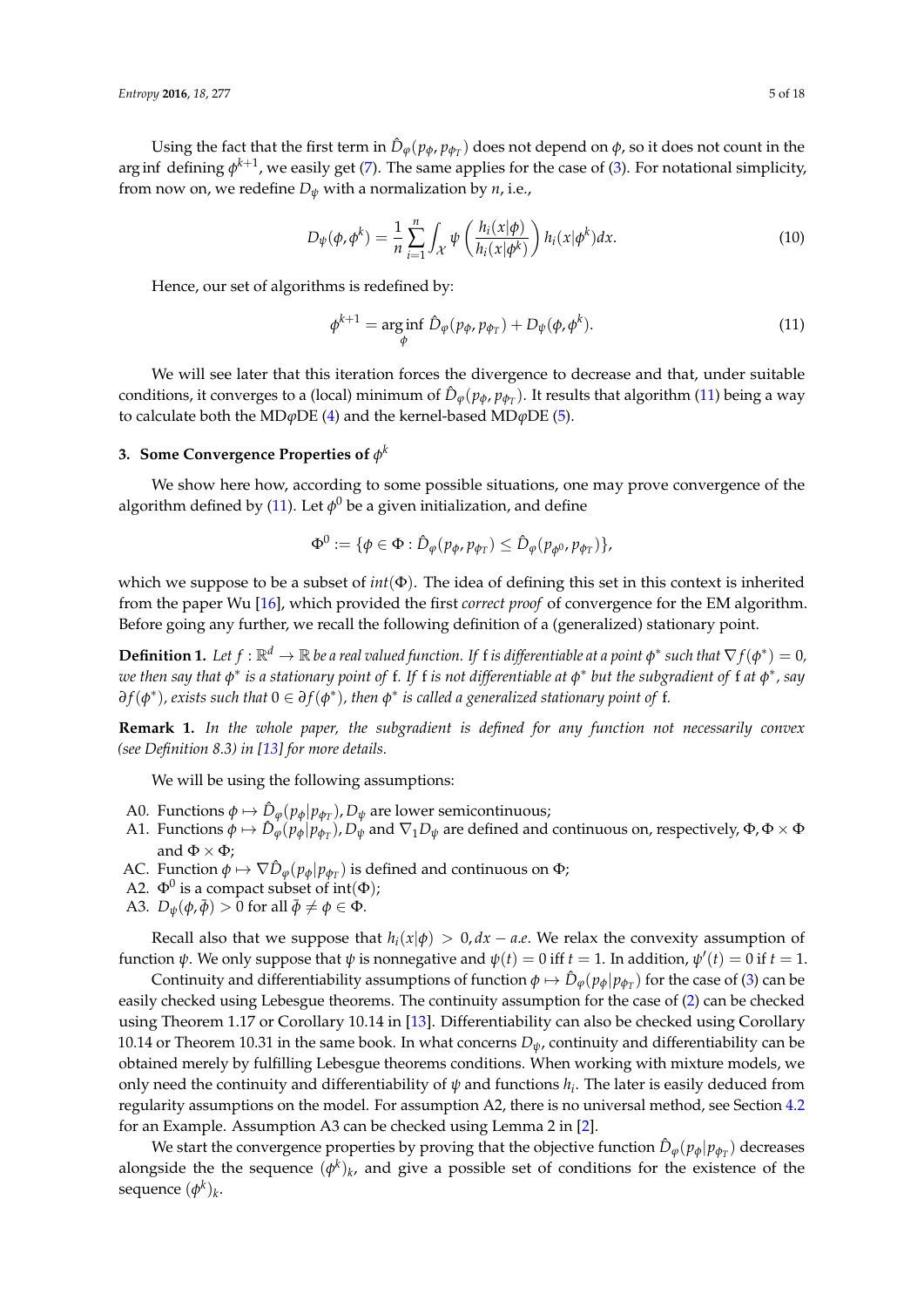<span id="page-5-0"></span>**Proposition 1.** (a) Assume that the sequence  $(\phi^k)_k$  is well defined in  $\Phi$ , then  $\hat{D}_{\phi}(p_{\phi^{k+1}}|p_{\phi_T}) \leq \hat{D}_{\phi}(p_{\phi^k}|p_{\phi_T})$ , and (b)  $\forall k, \phi^k \in \Phi^0$ . (c) Assume A0 and A2 are verified, then the sequence  $(\phi^k)_k$  is defined and bounded.  $M$ oreover, the sequence  $(\hat{D}_{\phi}(p_{\phi^k}|p_{\phi^T}))_k$  converges.

**Proof.** We prove (*a*). We have by definition of the arginf:

$$
\hat{D}_{\varphi}(p_{\phi^{k+1}},p_{\phi_T})+D_{\psi}(\phi^{k+1},\phi^k)\leq \hat{D}_{\varphi}(p_{\phi^k},p_{\phi_T})+D_{\psi}(\phi^k,\phi^k).
$$

We use the fact that  $D_\psi(\phi^k, \phi^k) = 0$  for the right-hand side and that  $D_\psi(\phi^{k+1}, \phi^k) \geq 0$  for the left-hand side of the previous inequality. Hence,  $\hat{D}_{\varphi}(p_{\phi^{k+1}}, p_{\phi_T}) \leq \hat{D}_{\varphi}(p_{\phi^k}, p_{\phi_T})$ .

We prove (*b*) using the decreasing property previously proved in (a). We have by recurrence  $\forall$ k,  $\hat{D}_{\varphi}(p_{\phi^{k+1}},p_{\phi_T})\leq \hat{D}_{\varphi}(p_{\phi^{k}},p_{\phi_T})\leq \cdots \leq \hat{D}_{\varphi}(p_{\phi^0},p_{\phi_T}).$  The result follows directly by definition of  $\Phi^0.$ 

We prove  $(c)$  by induction on  $k.$  For  $k=0$ , clearly  $\phi^0$  is well defined since we choose it. The choice of the initial point  $\phi^0$  of the sequence may influence the convergence of the sequence. See the Example of the Gaussian mixture in Section [4.2.](#page-10-0) Suppose, for some  $k \geq 0$ , that  $\phi^k$  exists. We prove that the infimum is attained in  $\Phi^0$ . Let  $\phi\in\Phi$  be any vector at which the value of the optimized function has a value less than its value at  $\phi^k$ , i.e.,  $\hat{D}_{\phi}(p_{\phi},p_{\phi_T})+D_{\psi}(\phi,\phi^k)\leq \hat{D}_{\phi}(p_{\phi^k},p_{\phi_T})+D_{\psi}(\phi^k,\phi^k).$  We have:

$$
\begin{array}{rcl}\n\hat{D}_{\varphi}(p_{\varphi},p_{\varphi_{T}}) & \leq & \hat{D}_{\varphi}(p_{\varphi},p_{\varphi_{T}}) + D_{\psi}(\varphi,\varphi^{k}) \\
& \leq & \hat{D}_{\varphi}(p_{\varphi^{k}},p_{\varphi_{T}}) + D_{\psi}(\varphi^{k},\varphi^{k}) \\
& \leq & \hat{D}_{\varphi}(p_{\varphi^{k}},p_{\varphi_{T}}) \\
& \leq & \hat{D}_{\varphi}(p_{\varphi^{0}},p_{\varphi_{T}}).\n\end{array}
$$

The first line follows from the non negativity of  $D_\psi$ . As  $\hat{D}_\phi(p_\phi, p_{\phi_T}) \leq \hat{D}_\phi(p_{\phi^0}, p_{\phi_T})$ , then  $\phi \in \Phi^0$ . Thus, the infimum can be calculated for vectors in  $\Phi^0$  instead of  $\Phi$ . Since  $\Phi^0$  is compact and the optimized function is lower semicontinuous (the sum of two lower semicontinuous functions), then the infimum exists and is attained in  $\Phi^0$ . We may now define  $\phi^{k+1}$  to be a vector whose corresponding value is equal to the infimum.

Convergence of the sequence  $(\hat{D}_{\varphi}(p_{\phi^k}, p_{\phi_T}))_k$  comes from the fact that it is non increasing and bounded. It is non increasing by virtue of (a). Boundedness comes from the lower semicontinuity of  $\phi \mapsto \hat{D}_{\phi}(p_{\phi},p_{\phi_T})$ . Indeed,  $\forall k,\hat{D}_{\phi}(p_{\phi^k},p_{\phi_T}) \geq \inf_{\phi \in \Phi^0} \hat{D}_{\phi}(p_{\phi},p_{\phi_T})$ . The infimum of a proper lower semicontinuous function on a compact set exists and is attained on this set. Hence, the quantity inf*φ*∈Φ<sup>0</sup> *<sup>D</sup>*<sup>ˆ</sup> *<sup>ϕ</sup>*(*pφ*, *pφ<sup>T</sup>* ) exists and is finite. This ends the proof.

Compactness in part (c) can be replaced by inf-compactness of function  $\phi \mapsto \hat{D}_{\phi}(p_{\phi}|p_{\phi_T})$  and continuity of  $D_\psi$  with respect to its first argument. The convergence of the sequence  $(\hat D_\varphi(\phi^k|\phi_T))_k$  is an interesting property, since, in general, there is no theoretical guarantee, or it is difficult to prove that the whole sequence  $(\phi^k)_k$  converges. It may also continue to fluctuate around a minimum. The decrease of the error criterion  $\hat{D}_{\phi}(\phi^k|\phi_T)$  between two iterations helps us decide when to stop the iterative procedure.

<span id="page-5-1"></span>**Proposition 2.** Suppose A1 verified,  $\Phi^0$  is closed and  $\{\phi^{k+1} - \phi^k\} \to 0$ .

- *(a)* If AC is verified, then any limit point of  $(\phi^k)_k$  is a stationary point of  $\phi \mapsto \hat{D}_\phi(p_\phi|p_{\phi^T})$ ;
- *(b)* If AC is dropped, then any limit point of  $(\phi^k)_k$  is a "generalized" stationary point of  $\phi \mapsto \hat{D}_{\phi}(p_{\phi}|p_{\phi^T})$ , *i.e., zero belongs to the subgradient of*  $\phi \mapsto \hat{D}_{\phi}(p_{\phi}|p_{\phi^T})$  *calculated at the limit point.*

**Proof.** We prove (*a*). Let  $(\phi^{n_k})_k$  be a convergent subsequence of  $(\phi^k)_k$  which converges to  $\phi^{\infty}$ . First,  $\phi^\infty\in\Phi^0$ , because  $\Phi^0$  is closed and the subsequence  $(\phi^{n_k})$  is a sequence of elements of  $\Phi^0$  (proved in Proposition [1b](#page-5-0)).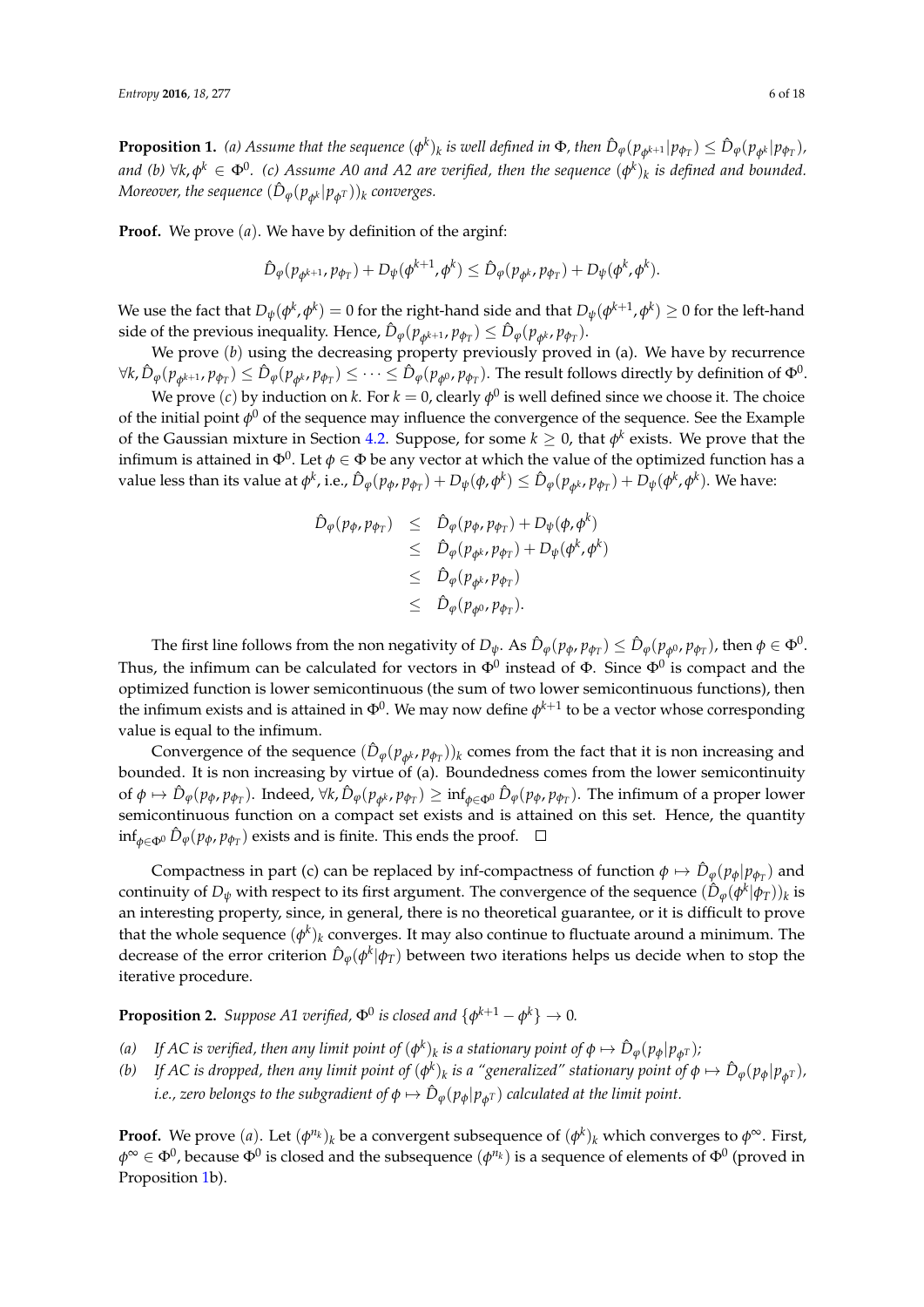Let us now show that the subsequence  $(\phi^{n_k+1})$  also converges to  $\phi^\infty.$  We simply have:

$$
\|\phi^{n_k+1}-\phi^{\infty}\|\leq \|\phi^{n_k}-\phi^{\infty}\|+\|\phi^{n_k+1}-\phi^{n_k}\|.
$$

Since  $\phi^{k+1} - \phi^k \to 0$  and  $\phi^{n_k} \to \phi^{\infty}$ , we conclude that  $\phi^{n_k+1} \to \phi^{\infty}$ .

By definition of  $\phi^{n_k+1}$ , it verifies the infimum in recurrence [\(11\)](#page-4-1), so that the gradient of the optimized function is zero:

$$
\nabla \hat{D}_{\varphi}(p_{\phi^{n_k+1}}, p_{\phi_T}) + \nabla D_{\psi}(\phi^{n_k+1}, \phi^{n_k}) = 0.
$$

Using the continuity assumptions A1 and AC of the gradients, one can pass to the limit with no problem:

$$
\nabla \hat{D}_{\varphi}(p_{\phi^{\infty}}, p_{\phi_T}) + \nabla D_{\psi}(\phi^{\infty}, \phi^{\infty}) = 0.
$$

However, the gradient  $\nabla D_{\psi}(\phi^{\infty}, \phi^{\infty}) = 0$  because (recall that  $\psi'(1) = 0$ ) for any  $\phi \in \Phi$ 

$$
\nabla D_{\psi}(\phi,\phi) = \sum_{i=1}^{n} \int_{\mathcal{X}} \frac{\nabla h_i(x|\phi)}{h_i(x|\phi)} \psi' \left( \frac{h_i(x|\phi)}{h_i(x|\phi)} \right) h_i(x|\phi) dx = \sum_{i=1}^{n} \int_{\mathcal{X}} \nabla h_i(x|\phi) \psi'(1) dx,
$$

which is equal to zero since  $\psi'(1) = 0$ . This implies that  $\nabla \hat{D}_{\varphi}(p_{\phi^{\infty}}, p_{\phi^T}) = 0$ .

We prove (b). We use again the definition of the arginf. As the optimized function is not necessarily differentiable at the points of the sequence  $(\phi^k)_k$ , a necessary condition for  $\phi^{k+1}$  to be an infimum is that 0 belongs to the subgradient of the function on  $\phi^{k+1}$ . Since  $D_\psi(\phi,\phi^k)$  is assumed to be differentiable, the optimality condition is translated into:

$$
-\nabla D_{\psi}(\phi^{k+1}, \phi^k) \in \partial \hat{D}_{\varphi}(p_{\phi^{k+1}}, p_{\phi_T}) \quad \forall k.
$$

Since  $\hat{D}_{\varphi}(p_{\phi},p_{\phi_T})$  is continuous, then its subgradient is outer semicontinuous (see [\[13\]](#page-17-8) Chapter 8, Proposition 7). We use the same arguments presented in (a) to conclude the existence of two subsequences  $(\phi^{n_k})_k$  and  $(\phi^{n_k+1})_k$  which converge to the same limit  $\phi^\infty$ . By definition of outer  $\mathsf{semicontinuity}$ , and  $\mathsf{since}\ \phi^{n_k+1}\to \phi^{\infty}$ , we have:

<span id="page-6-0"></span>
$$
\limsup_{\phi^{n_k+1}\to\phi^{\infty}} \partial \hat{D}_{\varphi}(p_{\phi^{n_k+1}}, p_{\phi_T}) \subset \partial \hat{D}_{\varphi}(p_{\phi^{\infty}}, p_{\phi_T}). \tag{12}
$$

We want to prove that  $0\in\limsup_{\phi^{n_k+1}\to\phi^\infty}\partial\hat{D}_\phi(p_{\phi^{n_k+1}},p_{\phi_T}).$  By definition of the (outer) limsup (see [\[13\]](#page-17-8) Chapter 4, Definition 1 or Chapter 5B):

$$
\limsup_{\phi \to \phi^{\infty}} \partial \hat{D}_{\phi}(p_{\phi}, p_{\phi_{T}}) = \left\{ u | \exists \phi^{k} \to \phi^{\infty}, \exists u^{k} \to u \text{ with } u^{k} \in \partial \hat{D}_{\phi}(p_{\phi^{k}}, p_{\phi_{T}}) \right\}.
$$

In our scenario,  $\phi=\phi^{n_k+1}$ ,  $\phi^k=\phi^{n_k+1}$ ,  $u=0$  and  $u^k=\nabla_1 D_\psi(\phi^{n_k+1},\phi^{n_k}).$  The continuity of  $\nabla_1 D_\psi$ with respect to both arguments and the fact that the two subsequences  $\phi^{n_k+1}$  and  $\phi^{n_k}$  converge to the same limit, imply that  $u^k \to \nabla_1 D_\psi(\phi^\infty, \phi^\infty) = 0$ . Hence,  $u = 0 \in \limsup_{\phi^{n_k+1} \to \phi^\infty} \partial \hat{D}_\phi(p_{\phi^{n_k+1}}, p_{\phi_T}).$ By inclusion [\(12\)](#page-6-0), we get our result:

$$
0\in\partial\hat{D}_{\varphi}(p_{\phi^{\infty}},p_{\phi_T}).
$$

This ends the proof.  $\square$ 

The assumption  $\{\phi^{k+1} - \phi^k\} \to 0$  used in Proposition [2](#page-5-1) is not easy to be checked unless one has a close formula of *φ k* . The following proposition gives a method to prove such assumption. This method seems simpler, but it is not verified in many mixture models (see Section [4.2](#page-10-0) for a counter Example).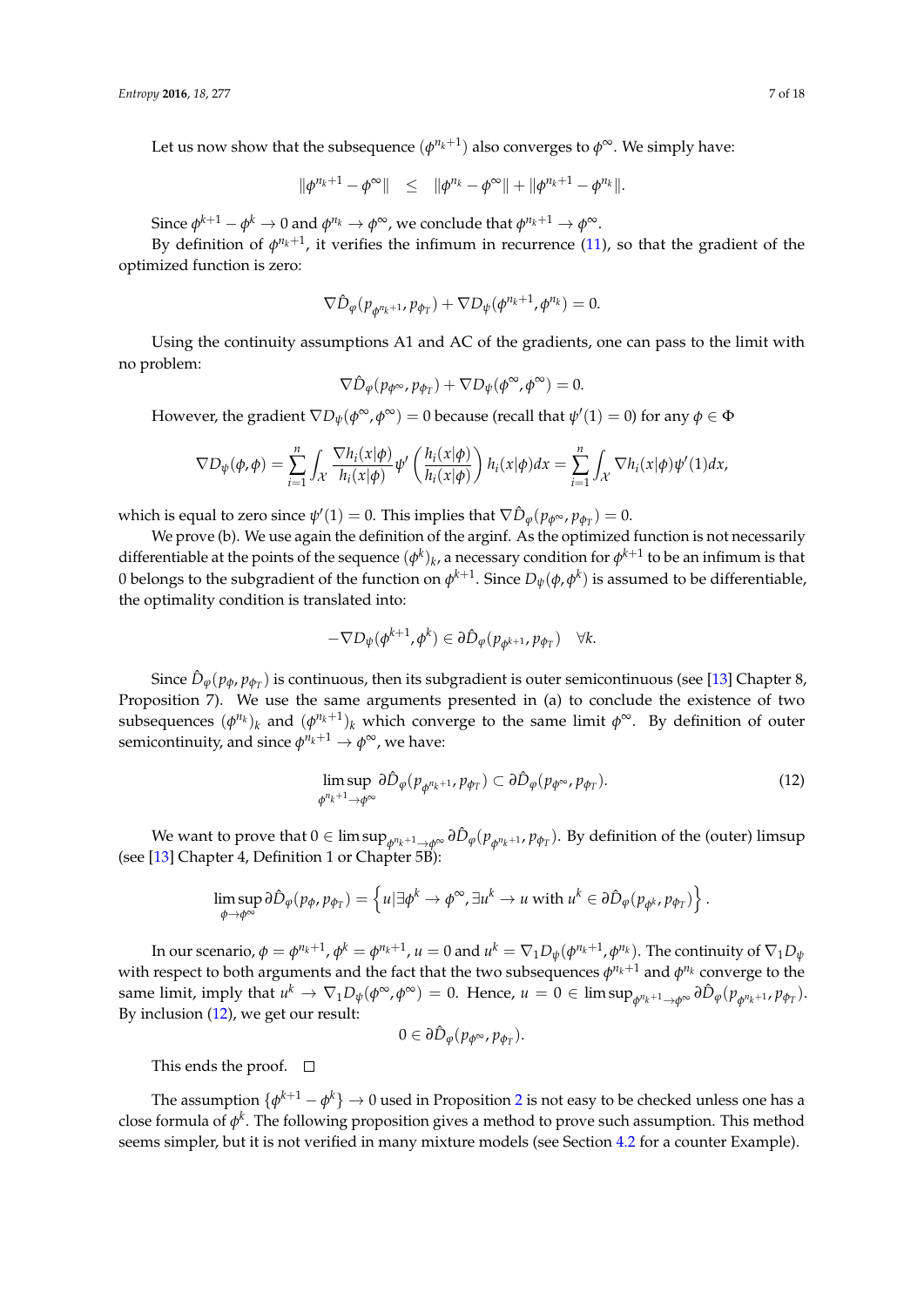<span id="page-7-0"></span>**Proposition 3.** Assume that A1, A[2](#page-5-1) and A3 are verified, then  $\{\phi^{k+1} - \phi^k\} \to 0$ . Thus, by Proposition 2 *(according to whether AC is verified or not), any limit point of the sequence φ k is a (generalized) stationary point*  $\partial f \, \hat{D}_{\varphi}(.|\phi_T)$ .

**Proof.** By contradiction, let us suppose that  $\phi^{k+1} - \phi^k$  does not converge to 0. There exists a  $s$ ubsequence such that  $\|\phi^{N_0(k)+1}-\phi^{N_0(k)}\|>\varepsilon,~\forall k\geq k_0.$  Since  $(\phi^k)_k$  belongs to the compact set  $\Phi^0$ , there exists a convergent subsequence  $(\phi^{N_1\circ N_0(k)})_k$  such that  $\phi^{N_1\circ N_0(k)}\to \bar\phi$ . The sequence  $(\phi^{N_1\circ N_0(k)+1})_k$ belongs to the compact set  $\Phi^0$ ; therefore, we can extract a further subsequence  $(\phi^{N_2 \circ N_1 \circ N_0(k)+1})_k$  such that  $\phi^{N_2 \circ N_1 \circ N_0(k)+1} \to \tilde{\phi}$ . Besides  $\hat{\phi} \neq \tilde{\phi}$ . Finally since the sequence  $(\phi^{N_1 \circ N_0(k)})_k$  is convergent, a further subsequence also converges to the same limit  $\bar{\phi}$ . We have proved the existence of a subsequence of  $(\phi^k)_k$  such that  $\phi^{N(k)+1} - \phi^{N(k)}$  does not converge to 0 and such that  $\phi^{N(k)+1} \to \tilde{\phi}$ ,  $\phi^{N(k)} \to \bar{\phi}$  with  $\bar{\phi} \neq \tilde{\phi}$ .

The real sequence  $(\hat{D}_{\varphi}(p_{\phi^k}, p_{\phi_T}))_k$  converges as proved in Proposition [1c](#page-5-0). As a result, both sequences  $\hat{D}_\varphi(p_{\phi^{N(k)+1}},p_{\phi_T})$  and  $\hat{D}_\varphi(p_{\phi^{N(k)}},p_{\phi_T})$  converge to the same limit being subsequences of the same convergent sequence. In the proof of Proposition [1,](#page-5-0) we can deduce the following inequality:

<span id="page-7-2"></span>
$$
\hat{D}(p_{\phi^{k+1}}, p_{\phi_T}) + D_{\psi}(\phi^{k+1}, \phi^k) \leq \hat{D}(p_{\phi^k}, p_{\phi_T}), \tag{13}
$$

which is also verified for any substitution of *k* by *N*(*k*). By passing to the limit on *k*, we get  $D_{\psi}(\tilde{\phi}, \bar{\phi}) \leq 0$ . However, the distance-like function *D<sup>ψ</sup>* is nonnegative, so that it becomes zero. Using assumption A3,  $D_\psi(\tilde{\phi},\bar{\phi})=0$  implies that  $\tilde{\phi}=\bar{\phi}$ . This contradicts the hypothesis that  $\phi^{k+1}-\phi^k$  does not converge to 0. The second part of the Proposition is a direct result of Proposition [2.](#page-5-1)  $\Box$ 

<span id="page-7-1"></span>**Corollary 1.** *Under assumptions of Proposition [3,](#page-7-0) the set of accumulation points of*  $(\phi^k)_k$  *is a connected*  $\epsilon$ ompact set. Moreover, if  $\phi\mapsto\hat{D}(p_\phi,p_{\phi_T})$  is strictly convex in the neighborhood of a limit point of the sequence  $(\phi^k)_k$ , then the whole sequence  $(\phi^k)_k$  converges to a local minimum of  $\hat{D}(p_\phi, p_{\phi_T}).$ 

**Proof.** Since the sequence  $(\phi)_k$  is bounded and verifies  $\phi^{k+1} - \phi^k \to 0$ , then Theorem 28.1 in [\[17\]](#page-17-12) implies that the set of accumulation points of  $(\phi^k)_k$  is a connected compact set. It is not empty since  $\Phi^0$ is compact. The remaining of the proof is a direct result of Theorem 3.3.1 from [\[18\]](#page-17-13). The strict concavity of the objective function around an accumulation point is replaced here by the strict convexity of the estimated divergence.  $\square$ 

Proposition [3](#page-7-0) and Corollary [1](#page-7-1) describe what we may hope to get of the sequence *φ k* . Convergence of the whole sequence is bound by a local convexity assumption in the neighborhood of a limit point. Although simple, this assumption remains difficult to be checked since we do not know where might be the limit points. In addition, assumption A3 is very restrictive, and is not verified in mixture models.

Propositions [2](#page-5-1) and [3](#page-7-0) were developed for the likelihood function in the paper of Tseng [\[2\]](#page-16-1). Similar results for a general class of functions replacing  $\hat{D}_{\varphi}$  and  $D_{\psi}$  which may not be differentiable (but still continuous) are presented in [\[3\]](#page-16-2). In these results, assumption A3 is essential. Although in [\[18\]](#page-17-13) this problem is avoided, their approach demands that the log-likelihood has −∞ limit as k*φ*k → ∞. This is simply not verified for mixture models. We present a similar method to the one in [\[18\]](#page-17-13) based on the idea of Tseng [\[2\]](#page-16-1) of using the set  $\Phi^0$  which is valid for mixtures. We lose, however, the guarantee of consecutive decrease of the sequence  $(\phi^k)_k$ .

<span id="page-7-3"></span>**Proposition 4.** Assume A1, AC and A2 verified. Any limit point of the sequence  $(\phi^k)_k$  is a stationary point of  $\phi\to\hat D(p_\phi,p_{\phi_T}).$  If AC is dropped, then 0 belongs to the subgradient of  $\phi\mapsto\hat D(p_\phi,p_{\phi_T})$  calculated at the *limit point.*

**Proof.** If  $(\phi^k)_k$  converges to, say,  $\phi^{\infty}$ , then the result falls simply from Proposition [2.](#page-5-1)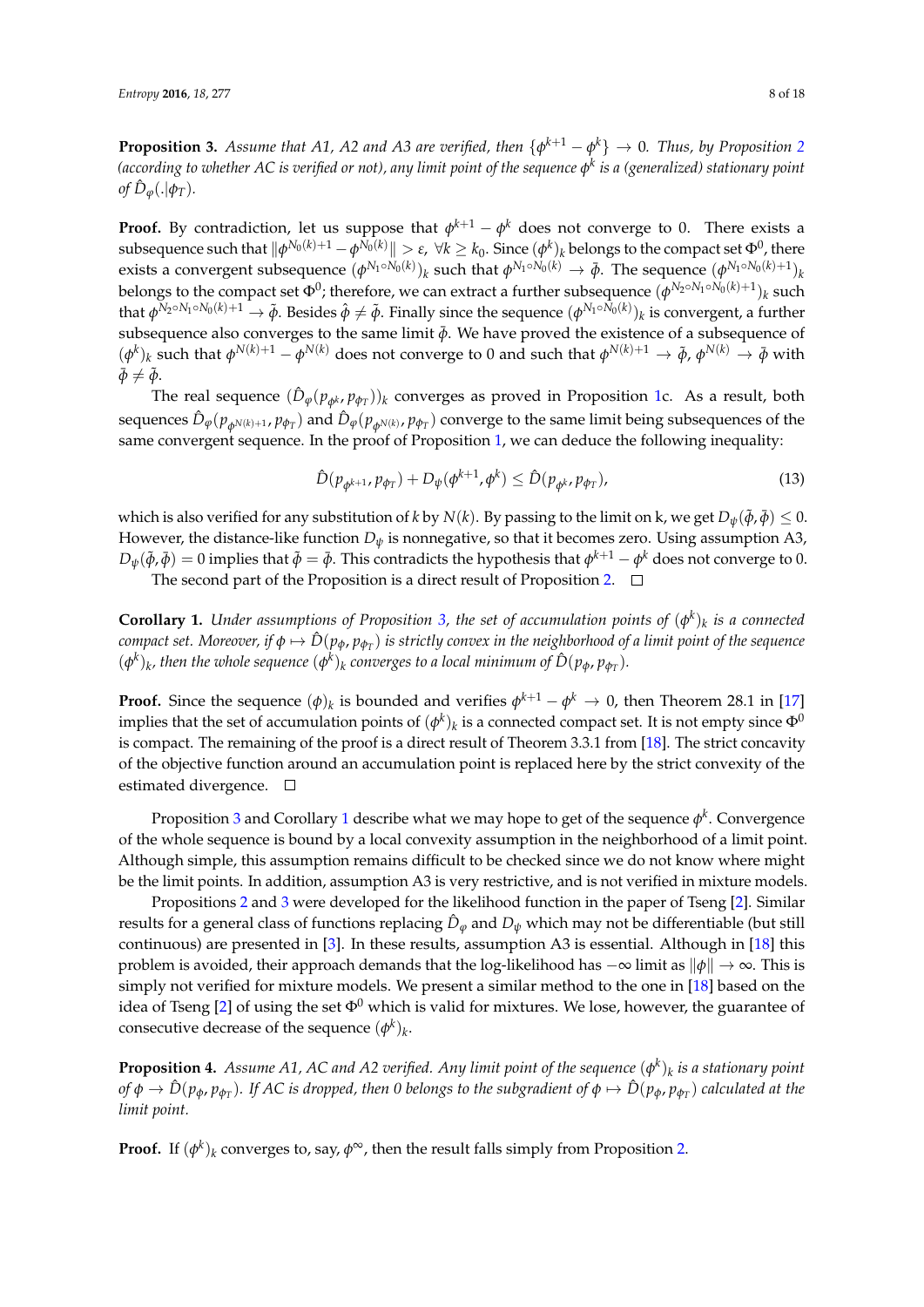If  $(\phi^k)_k$  does not converge. Since  $\Phi^0$  is compact and  $\forall k, \phi^k \in \Phi^0$  (proved in Proposition [1\)](#page-5-0), there exists a subsequence  $(\phi^{N_0(k)})_k$  such that  $\phi^{N_0(k)}\to\tilde\phi$ . Let us take the subsequence  $(\phi^{N_0(k)-1})_k$ . This subsequence does not necessarily converge; it is still contained in the compact  $\Phi^0$ , so that we can extract a further subsequence  $(\phi^{N_1\circ N_0(k)-1})_k$  which converges to, say,  $\bar\phi$ . Now, the subsequence  $(\phi^{N_1\circ N_0(k)})_k$ converges to  $\tilde{\phi}$ , because it is a subsequence of  $(\phi^{N_0(k)})_k$ . We have proved until now the existence of two convergent subsequences  $\phi^{N(k)-1}$  and  $\phi^{N(k)}$  with a priori different limits. For simplicity and without any loss of generality, we will consider these subsequences to be  $\phi^k$  and  $\phi^{k+1}$ , respectively.

Conserving previous notations, suppose that  $\phi^{k+1}\to\tilde\phi$  and  $\phi^k\to\bar\phi$ . We use again inequality [\(13\)](#page-7-2):

$$
\hat{D}(p_{\phi^{k+1}}, p_{\phi_T}) + D_{\psi}(\phi^{k+1}, \phi^k) \leq \hat{D}(p_{\phi^k}, p_{\phi_T}).
$$

By taking the limits of the two parts of the inequality as *k* tends to infinity, and using the continuity of the two functions, we have

$$
\hat{D}(p_{\tilde{\phi}}, p_{\phi_T}) + D_{\psi}(\tilde{\phi}, \bar{\phi}) \leq \hat{D}(p_{\bar{\phi}}, p_{\phi_T}).
$$

Recall that under A1-2, the sequence  $\left( \hat{D}_{\varphi}(p_{\phi^k}, p_{\phi_T}) \right)$ *k* converges, so that it has the same limit for any subsequence, i.e.,  $\hat{D}(p_{\tilde{\phi}},p_{\phi_T}) = \hat{D}(p_{\tilde{\phi}},p_{\phi_T})$ . We also use the fact that the distance-like function  $D_{\psi}$  is non negative to deduce that  $D_{\psi}(\tilde{\phi}, \bar{\phi}) = 0$ . Looking closely at the definition of this divergence [\(10\)](#page-4-2), we get that if the sum is zero, then each term is also zero since all terms are nonnegative. This means that:

$$
\forall i \in \{1, \cdots, n\}, \quad \int_{\mathcal{X}} \psi\left(\frac{h_i(x|\tilde{\phi})}{h_i(x|\bar{\phi})}\right) h_i(x|\bar{\phi}) dx = 0.
$$

The integrands are nonnegative functions, so they vanish almost everywhere with respect to the measure *dx* defined on the space of labels.

$$
\forall i \in \{1, \cdots, n\}, \quad \psi\left(\frac{h_i(x|\tilde{\phi})}{h_i(x|\tilde{\phi})}\right) h_i(x|\tilde{\phi}) = 0 \quad dx - a.e.
$$

The conditional densities  $h_i$  are supposed to be positive (which can be ensured by a suitable choice of the initial point  $\phi^0$ ), i.e.,  $h_i(x|\bar{\phi}) > 0$ ,  $dx - a.e$ . Hence,  $\psi\left(\frac{h_i(x|\bar{\phi})}{h_i(x|\bar{\phi})}\right)$  $\overline{h_i(x|\phi)}$  $\hat{\psi} = 0, dx - a.e.$  On the other hand,  $\psi$ is chosen in a way that  $\psi(z) = 0$  iff  $z = 1$ . Therefore:

<span id="page-8-0"></span>
$$
\forall i \in \{1, \cdots, n\}, \quad h_i(x|\tilde{\phi}) = h_i(x|\bar{\phi}) \quad dx - a.e. \tag{14}
$$

Since  $\phi^{k+1}$  is, by definition, an infimum of  $\phi\mapsto\hat{D}(p_\phi,p_{\phi_T})+D_\psi(\phi,\phi^k)$ , then the gradient of this function is zero on  $\phi^{k+1}$ . It results that:

$$
\nabla \hat{D}(p_{\phi^{k+1}}, p_{\phi_T}) + \nabla D_{\psi}(\phi^{k+1}, \phi^k) = 0, \quad \forall k.
$$

Taking the limit on *k*, and using the continuity of the derivatives, we get that:

<span id="page-8-1"></span>
$$
\nabla \hat{D}(p_{\tilde{\phi}}, p_{\phi_T}) + \nabla D_{\psi}(\tilde{\phi}, \bar{\phi}) = 0.
$$
\n(15)

Let us write explicitly the gradient of the second divergence:

$$
\nabla D_{\psi}(\tilde{\phi},\bar{\phi})=\sum_{i=1}^n\int_{\mathcal{X}}\frac{\nabla h_i(x|\tilde{\phi})}{h_i(x|\bar{\phi})}\psi'\left(\frac{h_i(x|\tilde{\phi})}{h_i(x|\bar{\phi})}\right)h_i(x|\bar{\phi}).
$$

We use now the identities [\(14\)](#page-8-0), and the fact that  $\psi'(1)=0$ , to deduce that:

$$
\nabla D_{\psi}(\tilde{\phi}, \bar{\phi}) = 0
$$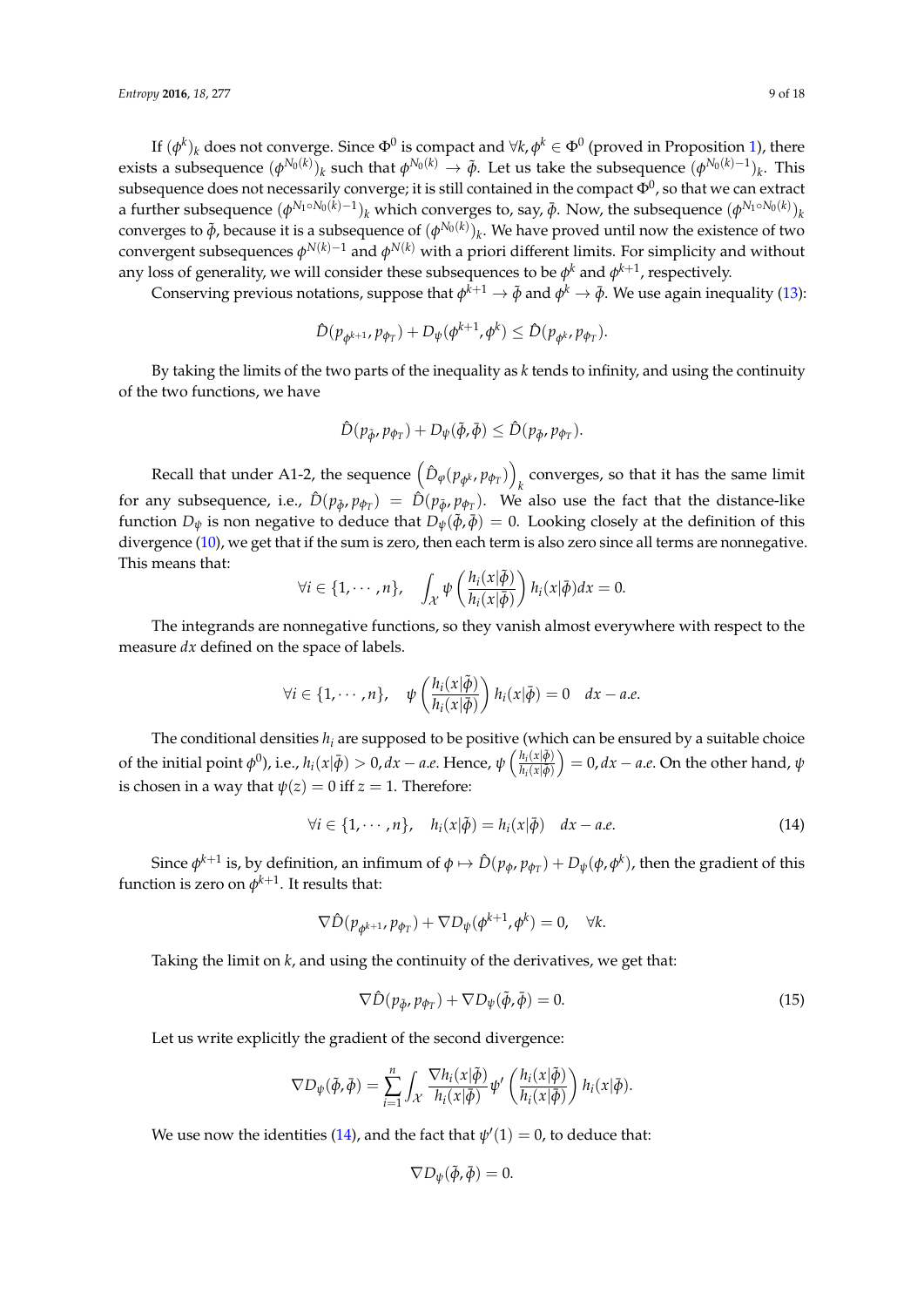This entails using [\(15\)](#page-8-1) that  $\nabla \hat{D}(p_{\tilde{\phi}}, p_{\phi_T}) = 0.$ 

Comparing the proved result with the notation considered at the beginning of the proof, we have proved that the limit of the subsequence  $(\phi^{N_1 \circ N_0(k)})_k$  is a stationary point of the objective function. Therefore, the final step is to deduce the same result on the original convergent subsequence  $(\phi^{N_0(k)})_k$ . This is simply due to the fact that  $(\phi^{N_1\circ N_0(k)})_k$  is a subsequence of the convergent sequence  $(\phi^{N_0(k)})_k$ , hence they have the same limit.

When assumption AC is dropped, similar arguments to those used in the proof of Proposition [2b](#page-5-1). are employed. The optimality condition in [\(11\)](#page-4-1) implies :

$$
-\nabla D_{\psi}(\phi^{k+1}, \phi^k) \in \partial \hat{D}_{\varphi}(p_{\phi^{k+1}}, p_{\phi_T}) \quad \forall k.
$$

Function  $\phi \mapsto \hat{D}_\phi(p_\phi, p_{\phi_T})$  is continuous, hence its subgradient is outer semicontinuous and:

<span id="page-9-1"></span>
$$
\limsup_{\phi^{k+1}\to\phi^{\infty}} \partial \hat{D}_{\varphi}(p_{\phi^{k+1}},p_{\phi_T}) \subset \partial \hat{D}_{\varphi}(p_{\tilde{\phi}},p_{\phi_T}). \tag{16}
$$

By definition of the limsup:

$$
\limsup_{\phi \to \phi^{\infty}} \partial \hat{D}_{\phi}(p_{\phi}, p_{\phi_{T}}) = \left\{ u | \exists \phi^{k} \to \phi^{\infty}, \exists u^{k} \to u \text{ with } u^{k} \in \partial \hat{D}_{\phi}(p_{\phi^{k}}, p_{\phi_{T}}) \right\}.
$$

In our scenario,  $\phi = \phi^{k+1}$ ,  $\phi^k = \phi^{k+1}$ ,  $u=0$  and  $u^k = \nabla_1 D_\psi(\phi^{k+1},\phi^k)$ . We have proved above in this proof that  $\nabla_1 D_\psi(\tilde{\phi}, \bar{\phi}) = 0$  using only the convergence of  $(\hat{D}_\phi(p_{\phi^k}, p_{\phi_T}))_k$ , inequality [\(13\)](#page-7-2) and the properties of  $D_{\psi}$ . Assumption AC was not needed. Hence,  $u^{k} \to 0$ . This proves that  $u=0\in\limsup_{\phi^{k+1}\to\phi^\infty}\partial\hat{D}_\varphi(p_{\phi^{n_k+1}},p_{\phi_T}).$  Finally, using the inclusion [\(16\)](#page-9-1), we get our result:

$$
0\in\partial\hat{D}_{\varphi}(p_{\tilde{\varphi}},p_{\phi_T}),
$$

which ends the proof.  $\square$ 

The proof of the previous proposition is very similar to the proof of Proposition [2.](#page-5-1) The key idea is to use the sequence of conditional densities  $h_i(x|\phi^k)$  instead of the sequence  $\phi^k$ . According to the application, one may be interested only in Proposition [1](#page-5-0) or in Propositions [2](#page-5-1)[–4.](#page-7-3) If one is interested in the parameters, Propositions [2](#page-5-1) to [4](#page-7-3) should be used, since we need a stable limit of  $(\phi^k)_k$ . If we are only interested in minimizing an error criterion  $\hat{D}_{\phi}(p_{\phi}, p_{\phi^T})$  between the estimated distribution and the true one, Proposition [1](#page-5-0) should be sufficient.

## <span id="page-9-0"></span>**4. Case Studies**

#### *4.1. An Algorithm With Theoretically Global Infimum Attainment*

We present a variant of algorithm [\(11\)](#page-4-1) which ensures *theoretically* the convergence to a global infimum of the objective function  $\hat{D}_{\varphi}(p_{\phi}, p_{\phi^T})$  as soon as there exists a convergent subsequence of  $(\phi^k)_k$ . The idea is the same as Theorem 3.2.4 in [\[18\]](#page-17-13). Define  $\phi^{k+1}$  by:

$$
\phi^{k+1} = \underset{\phi}{\arg\inf} \ \hat{D}_{\phi}(p_{\phi}, p_{\phi^T}) + \beta_k D_{\psi}(\phi, \phi^k).
$$

The proof of convergence is very simple and does not depend on the differentiability of any of the two functions  $\hat{D}_{\phi}$  or  $D_{\psi}$ . We only assume A1 and A2 to be verified. Let  $(\phi^{N(k)})_k$  be a convergent subsequence. Let  $\phi^{\infty}$  be its limit. This is guaranteed by the compactness of  $\Phi^0$  and the fact that the whole sequence  $(\phi^k)_k$  resides in  $\Phi^0$  (see Proposition [1b](#page-5-0)). Suppose also that the sequence  $(\beta_k)_k$ converges to 0 as *k* goes to infinity.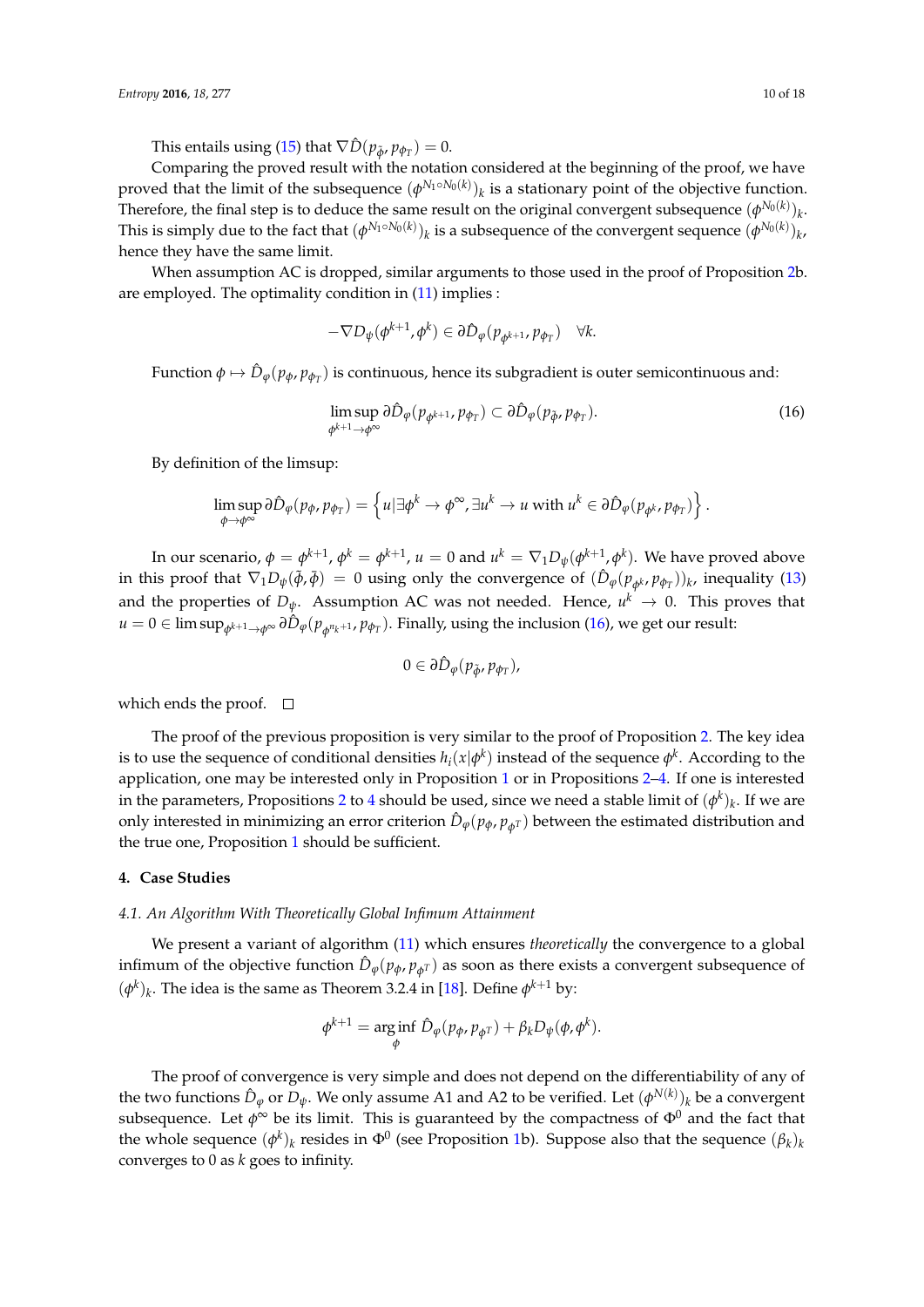Now assumptions of Theorem 3.2.4. from [\[18\]](#page-17-13) are verified. Thus, using the same lines from the proof of this theorem (inverting all inequalities since we are minimizing instead of maximizing), we may prove that  $\phi^{\infty}$  is a global infimum of the estimated divergence, that is

$$
\hat{D}_{\varphi}(p_{\phi^{\infty}},p_{\phi^T}) \leq \hat{D}_{\varphi}(p_{\phi},p_{\phi^T}), \qquad \forall \phi \in \Phi.
$$

The problem with this approach is that it depends heavily on the fact that the supremum on each step of the algorithm is calculated exactly. This does not happen in general unless function  $\hat{D}_{\varphi}(p_{\phi},p_{\phi^T})+\beta_k D_{\psi}(\phi,\phi^k)$  is convex or that we dispose of an algorithm that can perfectly solve non convex optimization problems (In this case, there is no meaning in applying an iterative proximal algorithm. We would have used the optimization algorithm directly on the objective function  $\hat{D}_{\varphi}(p_{\phi}, p_{\phi^T})$ ). Although in our approach, we use a similar assumption to prove the consecutive decreasing of  $\hat{D}_{\varphi}(p_{\phi},p_{\phi^T})$ , we can replace the infimum calculus in [\(11\)](#page-4-1) by two things. We require at each step that we find a local infimum of  $\hat D_\varphi(p_\phi,p_{\phi^T})+D_\psi(\phi,\phi^k)$  whose evaluation with  $\phi\mapsto \hat D_\varphi(p_\phi,p_{\phi^T})$ is less than the previous term of the sequence  $\phi^k$ . If we can no longer find any local minima verifying the claim, the procedure stops with  $\phi^{k+1}=\phi^k.$  This ensures the availability of all the proofs presented in this paper with no change.

#### <span id="page-10-0"></span>*4.2. The Two-Component Gaussian Mixture*

We suppose that the model  $(p_{\phi})_{\phi \in \Phi}$  is a mixture of two gaussian densities, and that we are only interested in estimating the means  $\mu = (\mu_1, \mu_2) \in \mathbb{R}^2$  and the proportion  $\lambda \in [\eta, 1 - \eta]$ . The use of *η* is to avoid cancellation of any of the two components, and to keep the hypothesis *hi*(*x*|*φ*) > 0 for  $x = 1, 2$  verified. We also suppose that the components variances are reduced ( $\sigma_i = 1$ ). The model takes the form

<span id="page-10-1"></span>
$$
p_{\lambda,\mu}(x) = \frac{\lambda}{\sqrt{2\pi}} e^{-\frac{1}{2}(x-\mu_1)^2} + \frac{1-\lambda}{\sqrt{2\pi}} e^{-\frac{1}{2}(x-\mu_2)^2}.
$$
 (17)

Here,  $\Phi = [\eta, 1 - \eta] \times \mathbb{R}^2$ . The regularization term  $D_{\psi}$  is defined by [\(8\)](#page-3-0) where:

$$
h_i(1|\phi) = \frac{\lambda e^{-\frac{1}{2}(y_i - \mu_1)^2}}{\lambda e^{-\frac{1}{2}(y_i - \mu_1)^2} + (1 - \lambda)e^{-\frac{1}{2}(y_i - \mu_2)^2}}, \quad h_i(2|\phi) = 1 - h_i(1|\phi).
$$

Functions  $h_i$  are clearly of class  $C^1(\text{int}(\Phi))$ , and so does  $D_\psi$ . We prove that  $\Phi^0$  is closed and bounded, which is sufficient to conclude its compactness, since the space  $[\eta, 1 - \eta] \times \mathbb{R}^2$  provided with the euclidean distance is complete.

If we are using the dual estimator of the *ϕ*−divergence given by [\(2\)](#page-1-1), then assumption A0 can be verified using the maximum theorem of Berge [\[19\]](#page-17-14). There is still a great difficulty in studying the properties (closedness or compactness) of the set  $\Phi^0$ . Moreover, all convergence properties of the sequence  $\phi^k$  require the continuity of the estimated  $\phi$ −divergence  $\hat{D}_\phi(p_\phi, p_{\phi^T})$  with respect to  $\phi$ . In order to prove the continuity of the estimated divergence, we need to assume that  $\Phi$  is compact, i.e., assume that the means are included in an interval of the form  $[\mu_{min}, \mu_{max}]$ . Now, using Theorem 10.31 from [\[13\]](#page-17-8),  $\phi \mapsto \hat{D}_{\phi}(p_{\phi}, p_{\phi^T})$  is continuous and differentiable almost everywhere with respect to *φ*.

The compactness assumption of  $\Phi$  implies directly the compactness of  $\Phi^0.$  Indeed,

$$
\Phi^0 = \left\{ \phi \in \Phi, \hat{D}_{\varphi}(p_{\phi}, p_{\phi^T}) \leq \hat{D}_{\varphi}(p_{\phi^0}, p_{\phi^T}) \right\}
$$
  
=  $\hat{D}_{\varphi}(p_{\phi}, p_{\phi^T})^{-1} ((-\infty, \hat{D}_{\varphi}(p_{\phi^0}, p_{\phi^T}))).$ 

 $\Phi^0$  is then the inverse image by a continuous function of a closed set, so it is closed in  $\Phi.$  Hence, it is compact.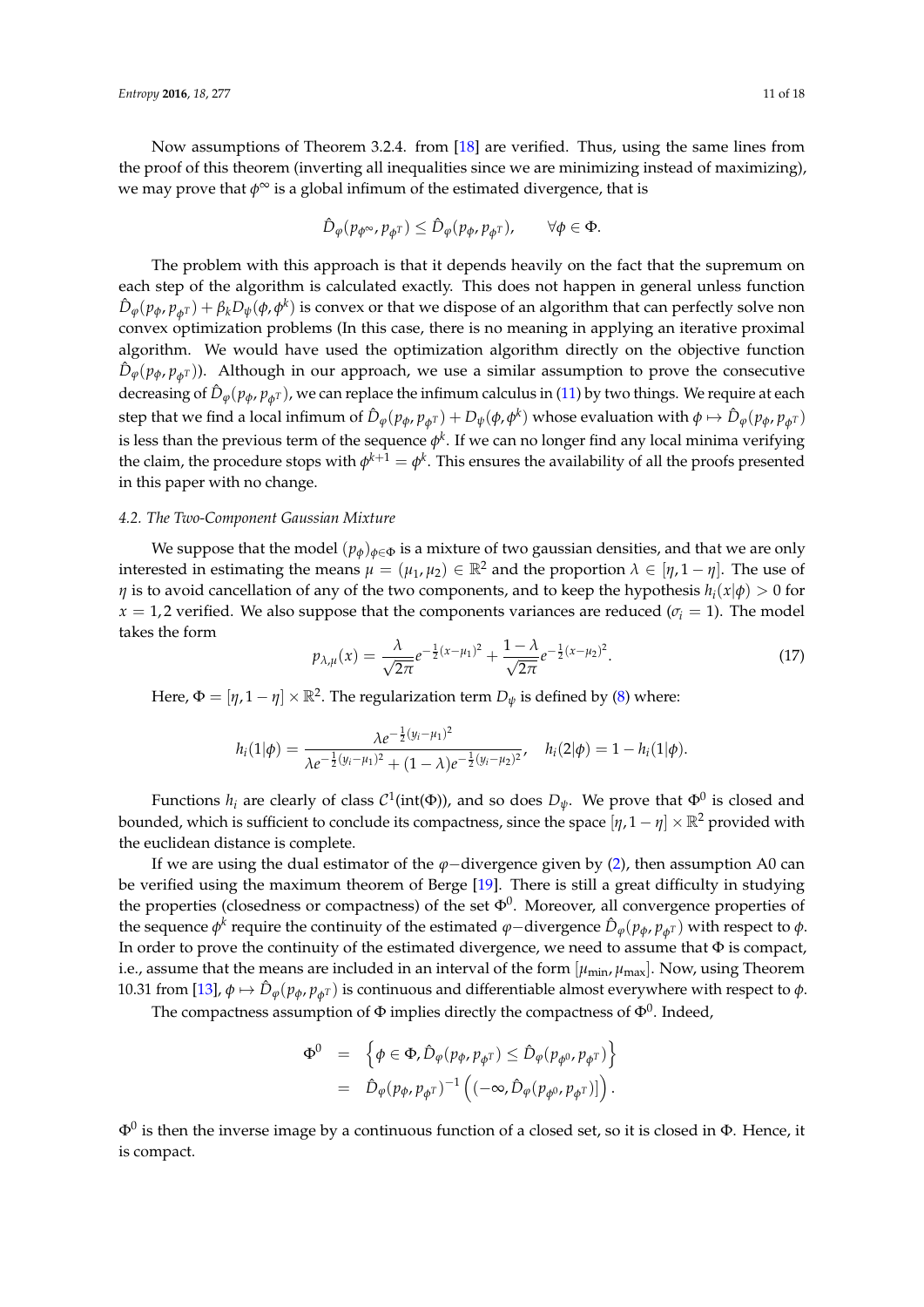**Conclusion 1.** Using Propositions [4](#page-7-3) and [1,](#page-5-0) if  $\Phi = [\eta, 1-\eta] \times [\mu_{\min}, \mu_{\max}]^2$ , the sequence  $(\hat{D}_{\varphi}(p_{\phi^k}, p_{\phi^T}))_k$ *defined through Formula [\(2\)](#page-1-1) converges and there exists a subsequence* (*φ N*(*k*) ) *which converges to a stationary point of the estimated divergence. Moreover, every limit point of the sequence* (*φ k* )*k is a stationary point of the estimated divergence.*

If we are using the kernel-based dual estimator given by [\(3\)](#page-1-2) with a Gaussian kernel density estimator, then function  $\phi \mapsto \hat{D}_{\phi}(p_{\phi}, p_{\phi^T})$  is continuously differentiable over  $\Phi$  even if the means  $\mu_1$ and  $\mu_2$  are not bounded. For example, take  $\varphi = \varphi_\gamma$  defined by [\(1\)](#page-1-3). There is one condition which relates the window of the kernel, say *w*, with the value of *γ*. Indeed, using Formula [\(3\)](#page-1-2), we can write

$$
\hat{D}_{\varphi}(p_{\phi},p_{\phi^T}) = \frac{1}{\gamma - 1} \int \frac{p_{\phi}^{\gamma}}{K_{n,w}^{\gamma - 1}}(y) dy - \frac{1}{\gamma n} \sum_{i=1}^n \frac{p_{\phi}^{\gamma}}{K_{n,w}^{\gamma}}(y_i) - \frac{1}{\gamma(\gamma - 1)}.
$$

In order to study the continuity and the differentiability of the estimated divergence with respect to  $φ$ , it suffices to study the integral term. We have

$$
\frac{p_{\phi}^{\gamma}}{K_{n,w}^{\gamma-1}}(y) = \frac{\left(\frac{\lambda}{\sqrt{2\pi}}\exp\left[-\frac{1}{2}(y-\mu_1)^2\right] + \frac{1-\lambda}{\sqrt{2\pi}}\exp\left[-\frac{1}{2}(y-\mu_2)^2\right]\right)^{\gamma}}{\left(\frac{1}{nw}\sum_{i=1}^{n}\exp\left[-\frac{(y-y_i)^2}{2w^2}\right]\right)^{\gamma-1}}.
$$

The dominating term at infinity in the nominator is  $\exp(-\gamma y^2/2)$ , whereas it is exp(−(*γ* − 1)*y* <sup>2</sup>/(2*w* 2 )) in the denominator. It suffices now in order that the integrand to be bounded by an integrable function independently of  $\phi=(\lambda,\mu)$  that we have  $-\gamma+(\gamma-1)/w^2 < 0.$  That is  $-\gamma w^2+\gamma-1 < 0$ , which is equivalent to  $\gamma(w^2-1)<-1$ . This argument also holds if we differentiate the integrand with respect to  $\lambda$  or either of the means  $\mu_1$  or  $\mu_2$ . For  $\gamma = 2$  (the Pearson's  $\chi^2$ ), we need  $w^2 > 1/2$ . For  $\gamma = 1/2$  (the Hellinger), there is no condition on  $w$ .

Closedness of  $\Phi^0$  is proved similarly to the previous case. Boundedness, however, must be treated differently since  $\Phi$  is not necessarily compact and is supposed to be  $\Phi = [\eta, 1 - \eta] \times \mathbb{R}^2$ . For simplicity, take  $\varphi=\varphi_\gamma.$  The idea is to choose  $\phi^0$  an initialization for the proximal algorithm in a way that  $\Phi^0$  does not include unbounded values of the means. Continuity of  $\phi \mapsto \hat{D}_{\phi}(p_{\phi}, p_{\phi^T})$  permits calculation of the limits when either (or both) of the means tends to infinity. If both the means go to infinity, then  $p_{\bm{\phi}}(x)\to 0$ ,  $\forall x$ . Thus, for  $\gamma\in (0,\infty)\setminus\{1\}$ , we have  $\hat{D}_{\bm{\phi}}(p_{\bm{\phi}},p_{\bm{\phi}^T})\to \frac{1}{\gamma(\gamma-1)}.$  For  $\gamma < 0$ , the limit is infinity. If only one of the means tends to  $\infty$ , then the corresponding component vanishes from the mixture. Thus, if we choose  $\phi^0$  such that:

<span id="page-11-0"></span>
$$
\hat{D}_{\varphi}(p_{\phi^0}, p_{\phi^T}) \quad < \quad \min\left(\frac{1}{\gamma(\gamma-1)}, \inf_{\lambda,\mu} \hat{D}_{\varphi}(p_{(\lambda,\infty,\mu)}, p_{\phi^T})\right) \text{ if } \gamma \in (0,\infty) \setminus \{1\},\tag{18}
$$

$$
\hat{D}_{\varphi}(p_{\phi^0}, p_{\phi^T}) \quad < \quad \inf_{\lambda,\mu} \hat{D}_{\varphi}(p_{(\lambda,\infty,\mu)}, p_{\phi^T}) \qquad \text{if } \gamma < 0,\tag{19}
$$

then the algorithm starts at a point of  $\Phi$  whose function value is inferior to the limits of  $\hat{D}_{\phi}(p_{\phi}, p_{\phi^T})$ at infinity. By Proposition [1,](#page-5-0) the algorithm will continue to decrease the value of  $\hat{D}_{\varphi}(p_{\phi}, p_{\phi^T})$  and never goes back to the limits at infinity. In addition, the definition of  $\Phi^0$  permits to conclude that if  $\phi^0$  is chosen according to conditions [\(18\)](#page-11-0) and [\(19\)](#page-11-0), then  $\Phi^0$  is bounded. Thus,  $\Phi^0$  becomes compact. Unfortunately the value of  $\inf_{\lambda,\mu} \hat{D}_{\varphi}(p_{(\lambda,\infty,\mu)},p_{\phi^T})$  can be calculated but numerically. We will see next that in the case of the likelihood function, a similar condition will be imposed for the compactness of  $\Phi^0$ , and there will be no need for any numerical calculus.

**Conclusion 2.** Using Propositions [4](#page-7-3) and [1,](#page-5-0) under conditions [\(18\)](#page-11-0) and [\(19\)](#page-11-0) the sequence  $(\hat{D}_{\varphi}(p_{\phi^k}, p_{\phi^T}))_k$ *defined through Formula [\(3\)](#page-1-2) converges and there exists a subsequence* (*φ N*(*k*) ) *that converges to a stationary point of the estimated divergence. Moreover, every limit point of the sequence* (*φ k* )*k is a stationary point of the estimated divergence.*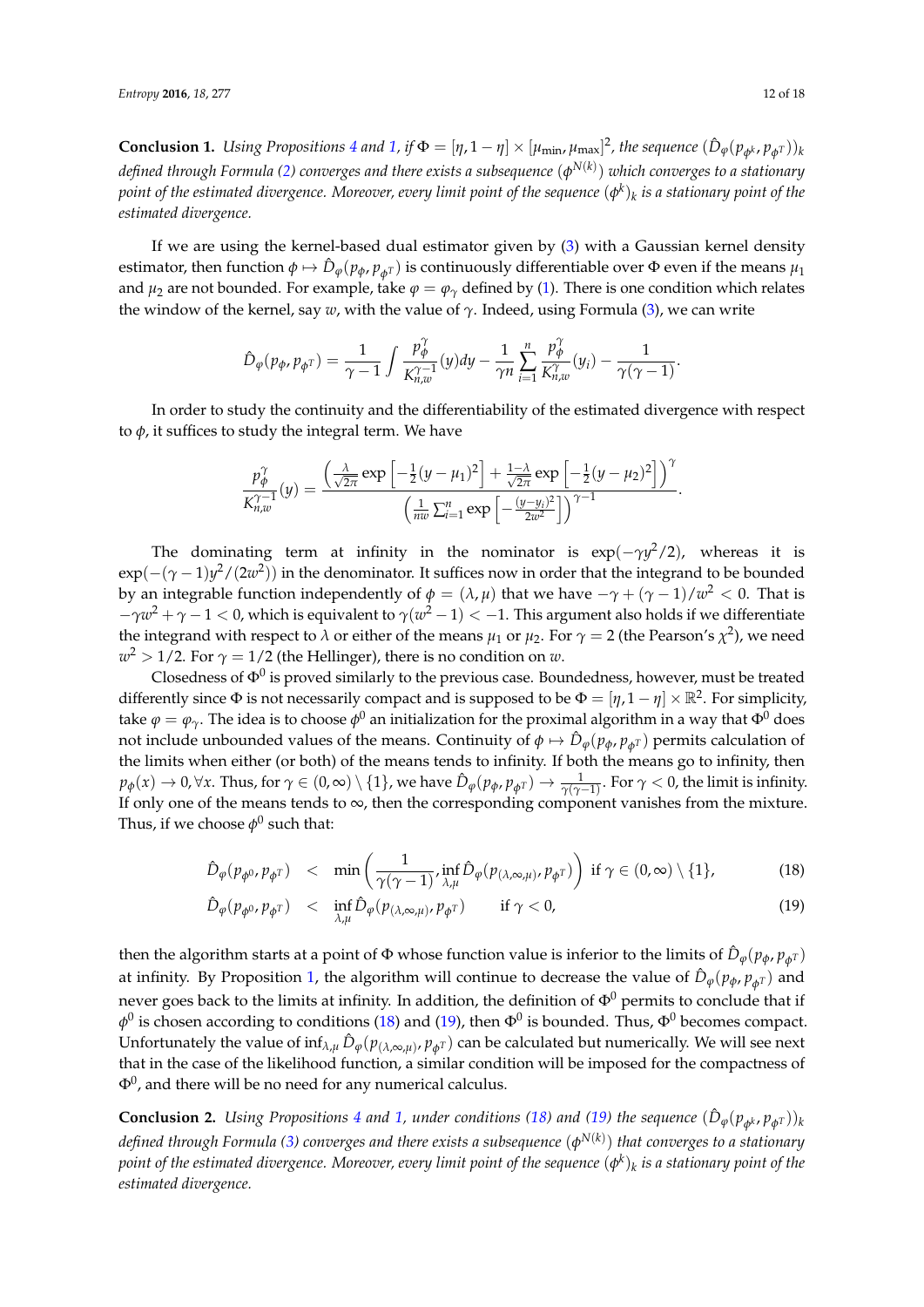In the case of the likelihood  $\varphi(t) = -\log(t) + t - 1$ , the set  $\Phi^0$  can be written as:

$$
\Phi^0 = \left\{ \phi \in \Phi, J_{\mathcal{N}}(\phi) \ge J_{\mathcal{N}}(\phi^0) \right\}
$$
  
=  $J_{\mathcal{N}}^{-1} \left( [J_{\mathcal{N}}(\phi^0), +\infty) \right),$ 

where  $J_N$  is the log-likelihood function of the Gaussian mixture model. The log-likelihood function  $J_N$ is clearly of class  $\mathcal{C}^1(\text{int}(\Phi))$ . We prove that  $\Phi^0$  is closed and bounded which is sufficient to conclude its compactness, since the space  $[\eta, 1 - \eta] \times \mathbb{R}^2$  provided with the euclidean distance is complete.

*Closedness.* The set  $\Phi^0$  is the inverse image by a continuous function (the log-likelihood) of a closed set. Therefore it is closed in  $[\eta, 1 - \eta] \times \mathbb{R}^2$ .

*Boundedness.* By contradiction, suppose that  $\Phi^0$  is unbounded, then there exists a sequence  $(\phi^l)_l$ which tends to infinity. Since  $\lambda^l \in [\eta, 1 - \eta]$ , then either of  $\mu_1^l$  or  $\mu_2^l$  tends to infinity. Suppose that both  $\mu_1^l$  and  $\mu_2^l$  tend to infinity, we then have  $J_N(\phi^l) \to -\infty$ . Any finite initialization  $\phi^0$  will imply that  $J_\mathcal{N}(\phi^0)>-\infty$  so that  $\forall \phi\in \Phi^0$ ,  $J_\mathcal{N}(\phi)\geq J_\mathcal{N}(\phi^0)>-\infty.$  Thus, it is impossible for both  $\mu^l_1$  and  $\mu^l_2$  to go to infinity.

Suppose that  $\mu_1^l\to\infty$ , and that  $\mu_2^l$  converges (or that  $\mu_2^l$  is bounded; in such case we extract a convergent subsequence) to  $\mu$ 2. The limit of the likelihood has the form:

$$
L(\lambda, \infty, \phi_2) = \prod_{i=1}^n \frac{(1-\lambda)}{\sqrt{2\pi}} e^{-\frac{1}{2}(y_i - \mu_2)^2},
$$

which is bounded by its value for  $\lambda = 0$  and  $\mu_2 = \frac{1}{n} \sum_{i=1}^n y_i$ . Indeed, since  $1 - \lambda \le 1$ , we have:

$$
L(\lambda, \infty, \phi_2) \le \prod_{i=1}^n \frac{1}{\sqrt{2\pi}} e^{-\frac{1}{2}(y_i - \mu_2)^2}
$$

The right-hand side of this inequality is the likelihood of a Gaussian model  $\mathcal{N}(\mu_2, 0)$ , so that it is maximized when  $\mu_2=\frac{1}{n}\sum_{i=1}^n y_i$ . Thus, if  $\phi^0$  is chosen in a way that  $J_\mathcal{N}(\phi^0)>J_\mathcal{N}\left(0,\infty,\frac{1}{n}\sum_{i=1}^n y_i\right)$ , the case when  $\mu_1$  tends to infinity and  $\mu_2$  is bounded would never be allowed. For the other case where  $\mu_2\to\infty$  and  $\mu_1$  is bounded, we choose  $\phi^0$  in a way that  $J_\mathcal{N}(\phi^0)>J_\mathcal{N}\left(1,\frac{1}{n}\sum_{i=1}^n y_i,\infty\right).$  In conclusion, with a choice of  $\phi^0$  such that:

<span id="page-12-0"></span>
$$
J_{\mathcal{N}}(\phi^0) > \max \left[ J_{\mathcal{N}}\left(0, \infty, \frac{1}{n} \sum_{i=1}^n y_i\right), J_{\mathcal{N}}\left(1, \frac{1}{n} \sum_{i=1}^n y_i, \infty\right) \right],
$$
 (20)

.

the set  $\Phi^0$  is bounded.

This condition on  $\phi^0$  is very natural and means that we need to begin at a point at least better than the extreme cases where we only have one component in the mixture. This can be easily verified by choosing a random vector  $\phi^0$ , and calculating the corresponding log-likelihood value. If  $J_\mathcal{N}(\phi^0)$ does not verify the previous condition, we draw again another random vector until satisfaction.

**Conclusion 3.** Using Propositions [4](#page-7-3) and [1,](#page-5-0) under condition [\(20\)](#page-12-0) the sequence  $(J_{\mathcal{N}}(\phi^k))_k$  converges and there *exists a subsequence* (*φ N*(*k*) ) *which converges to a stationary point of the likelihood function. Moreover, every*  $l$ imit point of the sequence  $(\phi^k)_k$  is a stationary point of the likelihood.

*Assumption A3 is not fulfilled* (this part applies for all aforementioned situations). As mentioned in the paper of Tseng [\[2\]](#page-16-1), for the two Gaussian mixture example, by changing  $\mu_1$  and  $\mu_2$  by the same amount and suitably adjusting  $\lambda$ , the value of  $h_i(x|\phi)$  would be unchanged. We explore this more thoroughly by writing the corresponding equations. Let us suppose, absurdly, that for distinct  $\phi$  and  $\phi'$ ,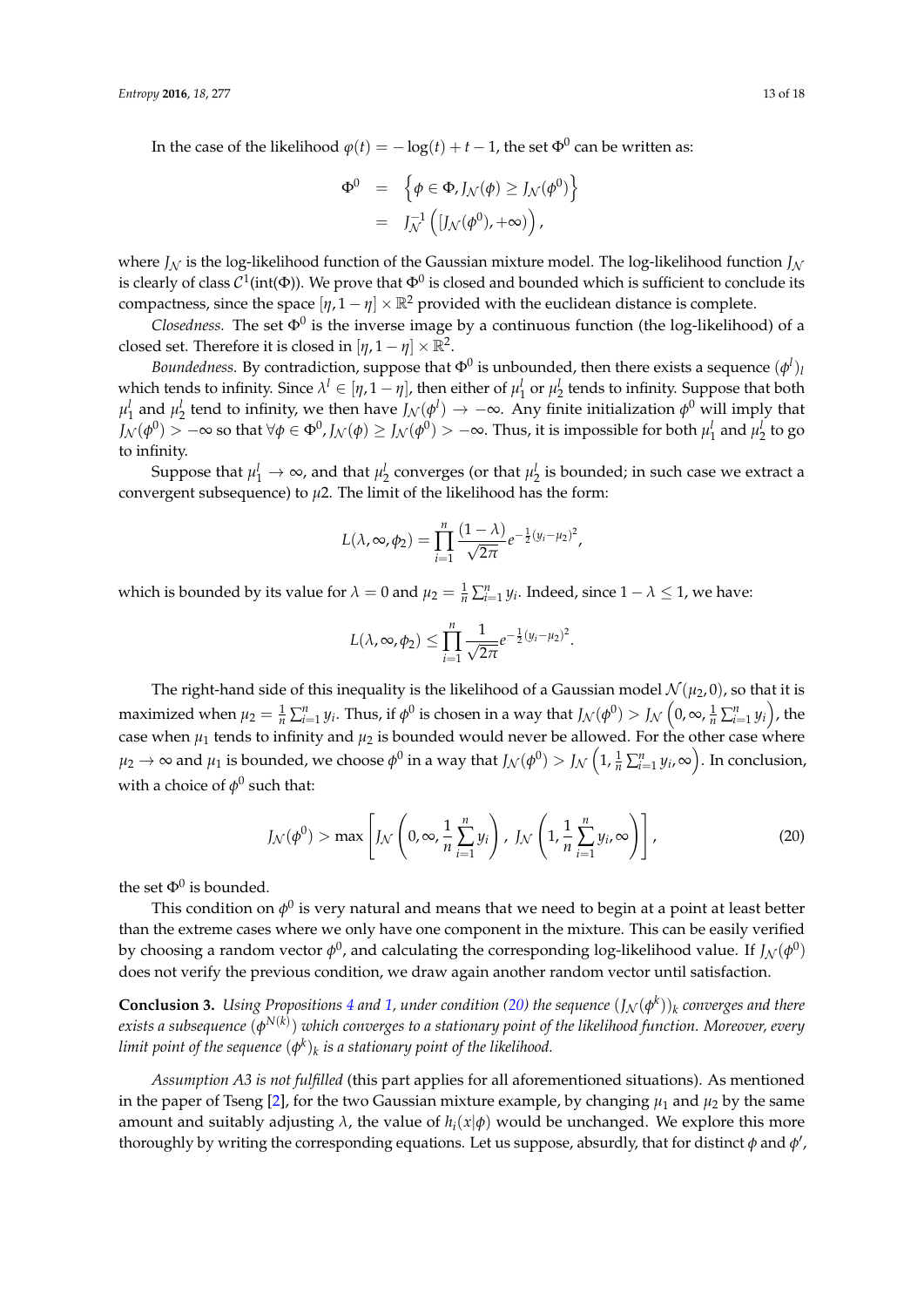we have  $D_{\psi}(\phi|\phi')=0$ . By definition of  $D_{\psi}$ , it is given by a sum of nonnegative terms, which implies that all terms need to be equal to zero. The following lines are equivalent  $\forall i \in \{1, \cdots, n\}$ :

$$
h_i(0|\lambda, \mu_1, \mu_2) = h_i(0|\lambda', \mu'_1, \mu'_2),
$$
  

$$
\frac{\lambda e^{-\frac{1}{2}(y_i - \mu_1)^2}}{\lambda e^{-\frac{1}{2}(y_i - \mu_1)^2} + (1 - \lambda)e^{-\frac{1}{2}(y_i - \mu_2)^2}} = \frac{\lambda' e^{-\frac{1}{2}(y_i - \mu'_1)^2}}{\lambda' e^{-\frac{1}{2}(y_i - \mu'_1)^2} + (1 - \lambda')e^{-\frac{1}{2}(y_i - \mu'_2)^2}},
$$
  

$$
\log\left(\frac{1 - \lambda}{\lambda}\right) - \frac{1}{2}(y_i - \mu_2)^2 + \frac{1}{2}(y_i - \mu_1)^2 = \log\left(\frac{1 - \lambda'}{\lambda'}\right) - \frac{1}{2}(y_i - \mu'_2)^2 + \frac{1}{2}(y_i - \mu'_1)^2.
$$

Looking at this set of *n* equations as an equality of two polynomials on *y* of degree 1 at *n* points, we deduce that as we have two distinct observations, say,  $y_1$  and  $y_2$ , the two polynomials need to have the same coefficients. Thus, the set of *n* equations is equivalent to the following two equations:

$$
\begin{cases}\n\mu_1 - \mu_2 = \mu'_1 - \mu'_2 \\
\log\left(\frac{1-\lambda}{\lambda}\right) + \frac{1}{2}\mu_1^2 - \frac{1}{2}\mu_2^2 = \log\left(\frac{1-\lambda'}{\lambda'}\right) + \frac{1}{2}\mu'_1^2 - \frac{1}{2}\mu'_2^2.\n\end{cases}
$$
\n(21)

These two equations with three variables have an infinite number of solutions. Take, for example,  $\mu_1 = 0, \ \mu_2 = 1, \ \lambda = \frac{2}{3}, \ \mu'_1 = \frac{1}{2}, \ \mu'_2 = \frac{3}{2}, \ \lambda' = \frac{1}{2}.$ 

**Remark 2.** *The previous conclusion can be extended to any two-component mixture of exponential families having the form:*

$$
p_{\phi}(y) = \lambda e^{\sum_{i=1}^{m_1} \theta_{1,i} y^i - F(\theta_1)} + (1 - \lambda) e^{\sum_{i=1}^{m_2} \theta_{2,i} y^i - F(\theta_2)}.
$$

*One may write the corresponding* n *equations. The polynomial of*  $y_i$  *has a degree of at most*  $max(m_1, m_2)$ *. Thus, if one disposes of*  $max(m_1, m_2) + 1$  *distinct observations, the two polynomials will have the same set of coefficients. Finally, if*  $(\theta_1, \theta_2) \in \mathbb{R}^{d-1}$  *with d* > max $(m_1, m_2)$ *, then assumption A3 does not hold.* 

Unfortunately, we have no an information about the difference between consecutive terms  $\|\phi^{k+1} - \phi^k\|$  except for the case of  $\psi(t) = \phi(t) = -\log(t) + t - 1$  which corresponds to the classical EM recurrence:

$$
\lambda^{k+1} = \frac{1}{n} \sum_{i=1}^{n} h_i(0 | \phi^k), \quad \mu_1^{k+1} = \frac{\sum_{i=1}^{n} y_i h_i(0 | \phi^k)}{\sum_{i=1}^{n} h_i(0 | \phi^k)} \quad \mu_1^{k+1} = \frac{\sum_{i=1}^{n} y_i h_i(1 | \phi^k)}{\sum_{i=1}^{n} h_i(1 | \phi^k)}.
$$

Tseng [\[2\]](#page-16-1) has shown that we can prove directly that  $\phi^{k+1} - \phi^k$  converges to 0.

#### <span id="page-13-0"></span>**5. Simulation Study**

We summarize the results of 100 experiments on 100 samples by giving the average of the estimates and the error committed, and the corresponding standard deviation. The criterion error is the total variation distance (TVD), which is calculated using the *L*1 distance. Indeed, the Scheffé Lemma (see [\[20\]](#page-17-15) (Page 129)) states that:

$$
\sup_{A\in\mathcal{B}_n(\mathbb{R})}\left|P_{\phi}(A)-P_{\phi^T}(A)\right|=\frac{1}{2}\int_{\mathbb{R}}\left|p_{\phi}(y)-p_{\phi^T}(y)\right|dy.
$$

The TVD gives a measure of the maximum error we may commit when we use the estimated model in lieu of the true distribution. We consider the Hellinger divergence for estimators based on  $\varphi$ −divergences, which corresponds to  $\varphi(t) = \frac{1}{2}(\sqrt{t}-1)^2$ . Our preference of the Hellinger divergence is that we hope to obtain robust estimators without loss of efficiency (see [\[21\]](#page-17-16)).  $D_{\psi}$  is calculated with  $\psi(t) = \frac{1}{2}(\sqrt{t}-1)^2$ . The kernel-based MD $\varphi$ DE is calculated using the Gaussian kernel, and the window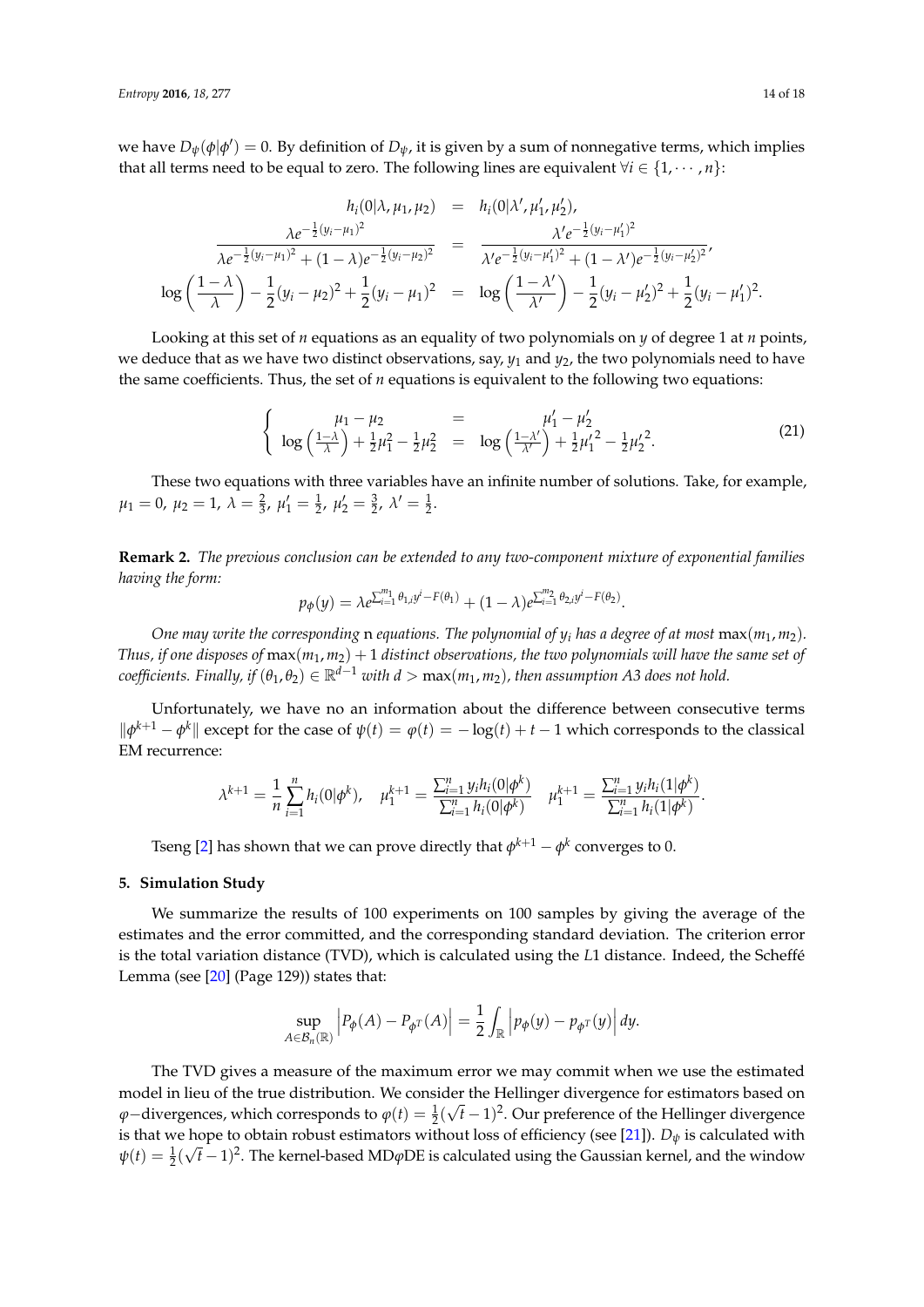is calculated using Silverman's rule. We included in the comparison the minimum density power divergence (MDPD) of [\[14\]](#page-17-9). The estimator is defined by:

<span id="page-14-0"></span>
$$
\hat{\phi}_n = \underset{\phi \in \Phi}{\arg \inf} \int p_{\phi}^{1+a}(z) dz - \frac{a+1}{a} \frac{1}{n} \sum_{i}^{n} p_{\phi}^a(y_i)
$$
\n
$$
= \underset{\phi \in \Phi}{\arg \inf} \mathbb{E}_{P_{\phi}} \left[ p_{\phi}^a \right] - \frac{a+1}{a} \mathbb{E}_{P_n} \left[ p_{\phi}^a \right], \tag{22}
$$

where  $a \in (0,1]$ . This is a Bregman divergence and is known to have good efficiency and robustness for a good choice of the tradeoff parameter. According to the simulation results in [\[11\]](#page-17-6), the value of  $a = 0.5$ seems to give a good tradeoff between robustness against outliers and a good performance under the model. Notice that the MDPD coincides with MLE when *a* tends to zero. Thus, our methodology presented here in this article, is applicable on this estimator and the proximal point algorithm can be used to calculate the MDPD. The proximal term will be kept the same, i.e.,  $\psi(t) = \frac{1}{2}(\sqrt{t} - 1)^2$ .

**Remark 3** (Note on the robustness of the used estimators)**.** *In Section [3,](#page-4-0) we have proved under mild conditions that the proximal point algorithm [\(11\)](#page-4-1) ensures the decrease of the estimated divergence. This means that when we use the dual Formulas [\(2\)](#page-1-1) and [\(3\)](#page-1-2), then the proximal point algorithm [\(11\)](#page-4-1) returns at convergence the estimators defined by [\(4\)](#page-1-0) and [\(5\)](#page-1-0), respectively. Similarly, if we use the density power divergence of Basu et al. [\[14\]](#page-17-9), then the proximal-point algorithm returns at convergence the MDPD defined by [\(22\)](#page-14-0). The robustness properties of the dual estimators [\(4\)](#page-1-0) and [\(5\)](#page-1-0) are studied in [\[12\]](#page-17-7) and [\[11\]](#page-17-6) respectively using the influence function (IF) approach. On the other hand, the robustness properties of the MDPD are studied using the IF approach in [\[14\]](#page-17-9). The MDϕDE [\(4\)](#page-1-0) has generally an unbounded IF (see [\[12\]](#page-17-7) Section 3.1), whereas the kernel-based MDϕDE's IF may be bounded for example in a Gaussian model and for any ϕ*−*divergence with ϕ* = *ϕ<sup>γ</sup> with γ* ∈ (0, 1)*, see [\[11\]](#page-17-6) Example 2. On the other hand, the MDPD has generally a bounded IF if the tradeoff parameter a is positive, and, in particular, in the Gaussian model. The MDPD becomes more robust as the tradeoff parameter* a *increases (see Section 3.3 in [\[14\]](#page-17-9)). Therefore, we should expect that the proximal point algorithm produces robust estimators in the case of the kernel-based MDϕDE and the MDPD, and thus obtain better results than the MLE calculated using the EM algorithm.*

Simulations from two mixture models are given below—a Gaussian mixture and a Weibull mixture. The MLE for both mixtures was calculated using the EM algorithm.

Optimizations were carried out using the Nelder–Mead algorithm [\[22\]](#page-17-17) under the statistical tool R [\[23\]](#page-17-18). Numerical integrations in the Gaussian mixture were calculated using the distrExIntegrate function of package distrEx. It is a slight modification of the standard function integrate. It performs a Gauss–Legendre quadrature when function integrate returns an error. In the Weibull mixture, we used the integral function from package pracma. Function integral includes a variety of adaptive numerical integration methods such as Kronrod–Gauss quadrature, Romberg's method, Gauss–Richardson quadrature, Clenshaw–Curtis (not adaptive) and (adaptive) Simpson's method. Although function integral is slow, it performs better than other functions even if the integrand has a relatively bad behavior.

#### *5.1. The Two-Component Gaussian Mixture Revisited*

We consider the Gaussian mixture [\(17\)](#page-10-1) presented earlier with true parameters  $\lambda = 0.35$ ,  $\mu_1 = -2$ ,  $\mu_2 = 1.5$  and known variances equal to 1. Contamination was done by adding in the original sample to the five lowest values random observations from the uniform distribution  $\mathcal{U}[-5,-2]$ . We also added to the five largest values random observations from the uniform distribution  $\mathcal{U}[2,5]$ . Results are summarized in Table [1.](#page-15-0) The EM algorithm was initialized according to condition [\(20\)](#page-12-0). This condition gave good results when we are under the model, whereas it did not always result in good estimates (the proportion converged towards 0 or 1) when outliers were added, and thus the EM algorithm was reinitialized manually.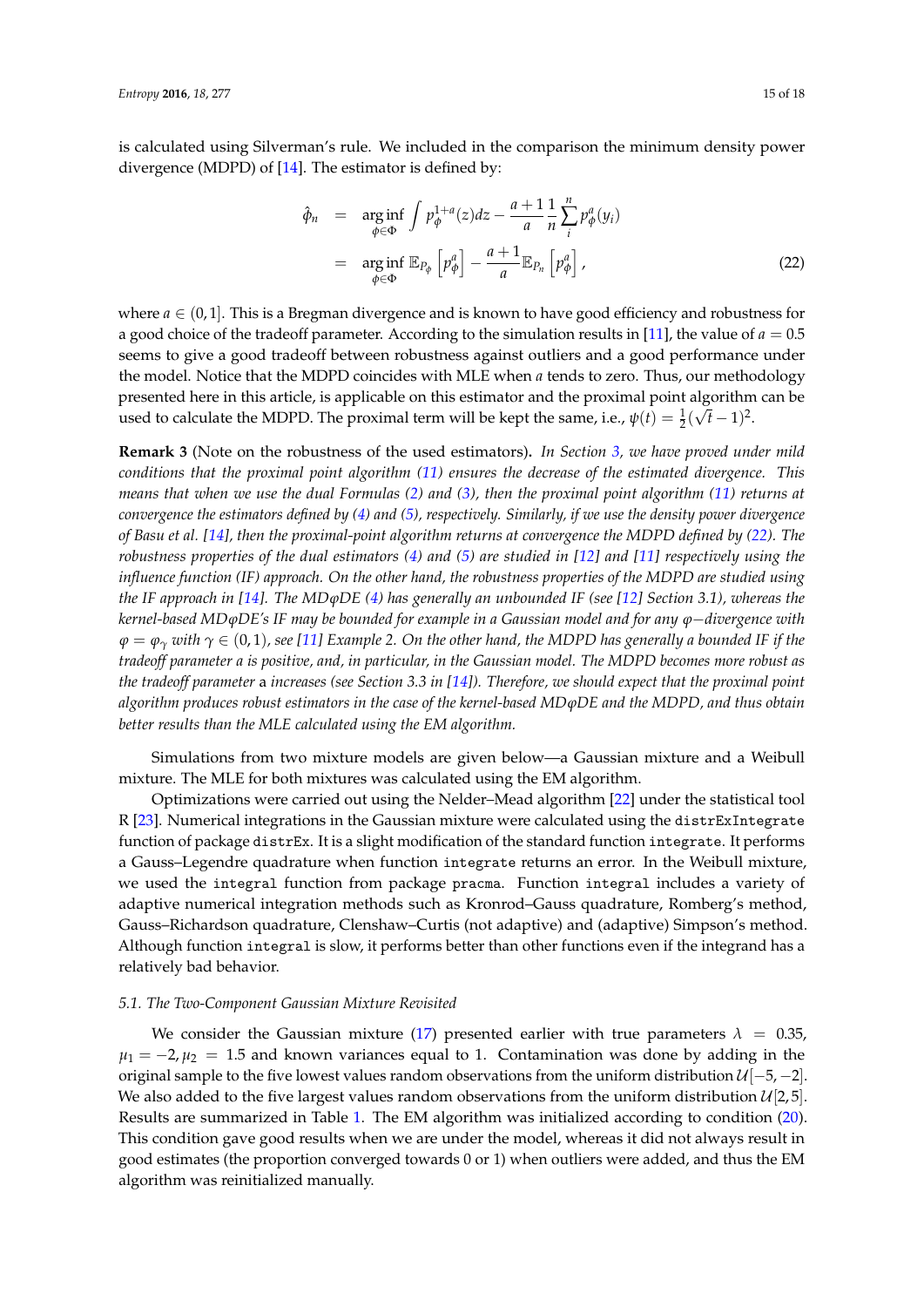<span id="page-15-0"></span>**Table 1.** The mean and the standard deviation of the estimates and the errors committed in a 100 run experiment of a two-component Gaussian mixture. The true set of parameters is  $\lambda = 0.35$ ,  $\mu_1 = -2$ ,  $\mu_2 = 1.5$ .

| <b>Estimation Method</b>      | $\lambda$ | sd $(\lambda)$ | $\mu_1$  | sd $(\mu_1)$ | $\mu_2$ | sd $(\mu_2)$ | <b>TVD</b> | sd (TVD) |  |  |  |
|-------------------------------|-----------|----------------|----------|--------------|---------|--------------|------------|----------|--|--|--|
| Without Outliers              |           |                |          |              |         |              |            |          |  |  |  |
| Classical $MD\varphi DE$      | 0.349     | 0.049          | $-1.989$ | 0.207        | 1.511   | 0.151        | 0.061      | 0.029    |  |  |  |
| New MD $\varphi$ DE-Silverman | 0.349     | 0.049          | $-1.987$ | 0.208        | 1.520   | 0.155        | 0.062      | 0.029    |  |  |  |
| MDPD $a = 0.5$                | 0.360     | 0.053          | $-1.997$ | 0.226        | 1.489   | 0.135        | 0.065      | 0.025    |  |  |  |
| EM (MLE)                      | 0.360     | 0.054          | $-1.989$ | 0.204        | 1.493   | 0.136        | 0.064      | 0.025    |  |  |  |
| With 10% Outliers             |           |                |          |              |         |              |            |          |  |  |  |
| Classical $MD\varphi DE$      | 0.357     | 0.022          | $-2.629$ | 0.094        | 1.734   | 0.111        | 0.146      | 0.034    |  |  |  |
| New MD $\varphi$ DE-Silverman | 0.352     | 0.057          | $-1.756$ | 0.224        | 1.358   | 0.132        | 0.087      | 0.033    |  |  |  |
| MDPD $a = 0.5$                | 0.364     | 0.056          | $-1.819$ | 0.218        | 1.404   | 0.132        | 0.078      | 0.030    |  |  |  |
| EM (MLE)                      | 0.342     | 0.064          | $-2.617$ | 0.288        | 1.713   | 0.172        | 0.150      | 0.034    |  |  |  |

Figure [1](#page-15-1) shows the values of the estimated divergence for both Formulas [\(2\)](#page-1-1) and [\(3\)](#page-1-2) on a logarithmic scale at each iteration of the algorithm.

<span id="page-15-1"></span>

**Figure 1.** Decrease of the (estimated) Hellinger divergence between the true density and the estimated model at each iteration in the Gaussian mixture. The figure to the left is the curve of the values of the kernel-based dual Formula [\(3\)](#page-1-2). The figure to the right is the curve of values of the classical dual Formula [\(2\)](#page-1-1). Values are taken at a logarithmic scale  $log(1 + x)$ .

Concerning our simulation results, the total variation of all four estimation methods is very close when we are under the model. When we added outliers, the classical MD*ϕ*DE was as sensitive as the maximum likelihood estimator. The error was doubled. Both the kernel-based MD*ϕ*DE and the MDPD are clearly robust since the total variation of these estimators under contamination has slightly increased.

#### *5.2. The Two-Component Weibull Mixture Model*

We consider a two-component Weibull mixture with unknown shapes  $v_1 = 1.2$ ,  $v_2 = 2$  and a proportion  $\lambda = 0.35$ . The scales are known an equal to  $\sigma_1 = 0.5$ ,  $\sigma_2 = 2$ . The desity function is given by:

$$
p_{\phi}(x) = 2\lambda \alpha_1 (2x)^{\alpha_1 - 1} e^{-(2x)^{\alpha_1}} + (1 - \lambda) \frac{\alpha_2}{2} \left(\frac{x}{2}\right)^{\alpha_2 - 1} e^{-\left(\frac{x}{2}\right)^{\alpha_2}}.
$$
 (23)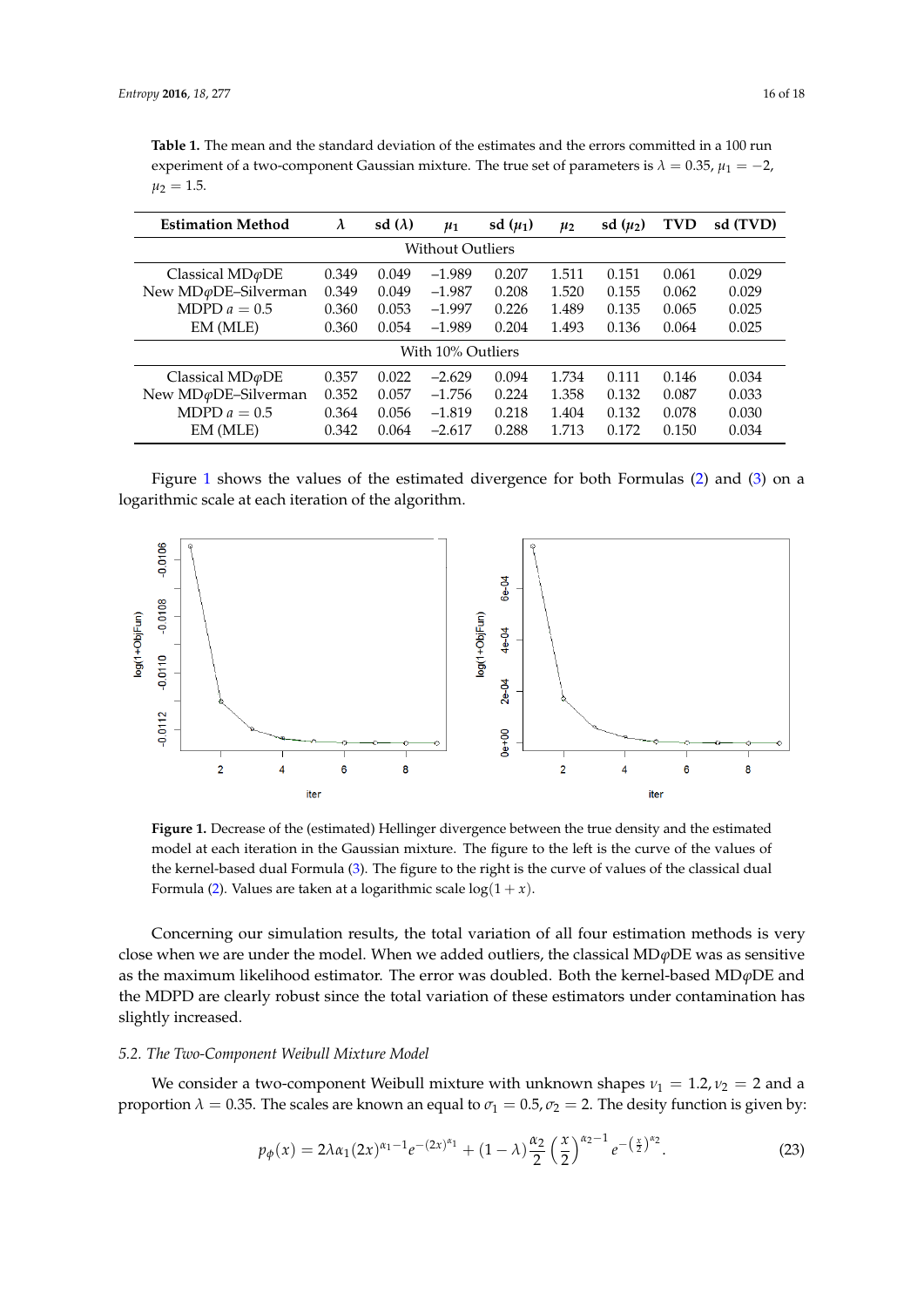Contamination was done by replacing 10 observations of each sample chosen randomly by 10 i.i.d. observations drawn from a Weibull distribution with shape  $\nu = 0.9$  and scale  $\sigma = 3$ . Results are summarized in Table [2.](#page-16-4) Notice that it would have been better to use asymmetric kernels in order to build the kernel-based MD*ϕ*DE since their use in the context of positive-supported distributions is advised in order to reduce the bias at zero, see [\[11\]](#page-17-6) for a detailed comparison with symmetric kernels. This is not, however, the goal of this paper. In addition, the use of symmetric kernels in this mixture model gave satisfactory results.

Simulations results in Table [2](#page-16-4) confirm once more the validity of our proximal point algorithm and the clear robustness of both the kernel-based MD*ϕ*DE and the MDPD.

| <b>Estimation Method</b>      | $\lambda$ | sd $(\lambda)$ | $\mu_1$ | sd $(\mu_1)$ | $\mu_2$ | sd $(\mu_2)$ | <b>TVD</b> | sd (TVD) |  |  |  |
|-------------------------------|-----------|----------------|---------|--------------|---------|--------------|------------|----------|--|--|--|
| <b>Without Outliers</b>       |           |                |         |              |         |              |            |          |  |  |  |
| Classical $MD\varphi DE$      | 0.356     | 0.066          | 1.245   | 0.228        | 2.055   | 0.237        | 0.052      | 0.025    |  |  |  |
| New MD $\varphi$ DE-Silverman | 0.387     | 0.067          | 1.229   | 0.241        | 2.145   | 0.289        | 0.058      | 0.029    |  |  |  |
| MDPD $a = 0.5$                | 0.354     | 0.068          | 1.238   | 0.230        | 2.071   | 0.345        | 0.056      | 0.029    |  |  |  |
| EM (MLE)                      | 0.355     | 0.066          | 1.245   | 0.228        | 2.054   | 0.237        | 0.052      | 0.025    |  |  |  |
| With 10% Outliers             |           |                |         |              |         |              |            |          |  |  |  |
| Classical $MD\varphi DE$      | 0.250     | 0.085          | 1.089   | 0.300        | 1.470   | 0.335        | 0.092      | 0.037    |  |  |  |
| New MD $\varphi$ DE-Silverman | 0.349     | 0.076          | 1.122   | 0.252        | 1.824   | 0.324        | 0.067      | 0.034    |  |  |  |
| MDPD $a = 0.5$                | 0.322     | 0.077          | 1.158   | 0.236        | 1.858   | 0.344        | 0.060      | 0.029    |  |  |  |
| EM (MLE)                      | 0.259     | 0.095          | 0.941   | 0.368        | 1.565   | 0.325        | 0.095      | 0.035    |  |  |  |

<span id="page-16-4"></span>**Table 2.** The mean and the standard deviation of the estimates and the errors committed in a 100-run experiment of a two-component Weibull mixture. The true set of parameter is  $\lambda = 0.35$ ,  $v_1 = 1.2$ ,  $v_2 = 2$ .

## **6. Conclusions**

We introduced in this paper a proximal-point algorithm that permits calculation of divergence-based estimators. We studied the theoretical convergence of the algorithm and verified it in a two-component Gaussian mixture. We performed several simulations which confirmed that the algorithm works and is a way to calculate divergence-based estimators. We also applied our proximal algorithm on a Bregman divergence estimator (the MDPD), and the algorithm succeeded to produce the MDPD. Further investigations about the role of the proximal term and a comparison with direct optimization methods in order to show the practical use of the algorithm may be considered in a future work.

**Acknowledgments:** The authors are grateful to Laboratoire de Statistique Théorique et Appliquée, Université Pierre et Marie Curie, for financial support.

**Author Contributions:** Michel Broniatowski proposed use of a proximal-point algorithm in order to calculate the MD*ϕ*DE. Michel Broniatowski proposed building a work based on the paper of [\[2\]](#page-16-1). Diaa Al Mohamad proposed the generalization in Section [2.3](#page-3-2) and provided all of the convergence results in Section [3.](#page-4-0) Diaa Al Mohamad also conceived the simulations. Finally, Michel Broniatowski contributed to improving the text written by Diaa Al Mohamad. Both authors have read and approved the final manuscript.

**Conflicts of Interest:** The authors declare no conflict of interest.

## **References**

- <span id="page-16-0"></span>1. McLachlan, G.J.; Krishnan, T. *The EM Algorithm and Extensions*; Wiley: Hoboken, NJ, USA, 2007.
- <span id="page-16-1"></span>2. Tseng, P. An Analysis of the EM Algorithm and Entropy-Like Proximal Point Methods. *Math. Oper. Res.* **2004**, *29*, 27–44.
- <span id="page-16-2"></span>3. Chrétien, S.; Hero, A.O. Generalized Proximal Point Algorithms and Bundle Implementations. Available online: http://www.eecs.umich.edu/techreports/systems/cspl/cspl-316.pdf (acceesed on 25 July 2016).
- <span id="page-16-3"></span>4. Goldstein, A.; Russak, I. How good are the proximal point algorithms? *Numer. Funct. Anal. Optim.* **1987**, *9*, 709–724.